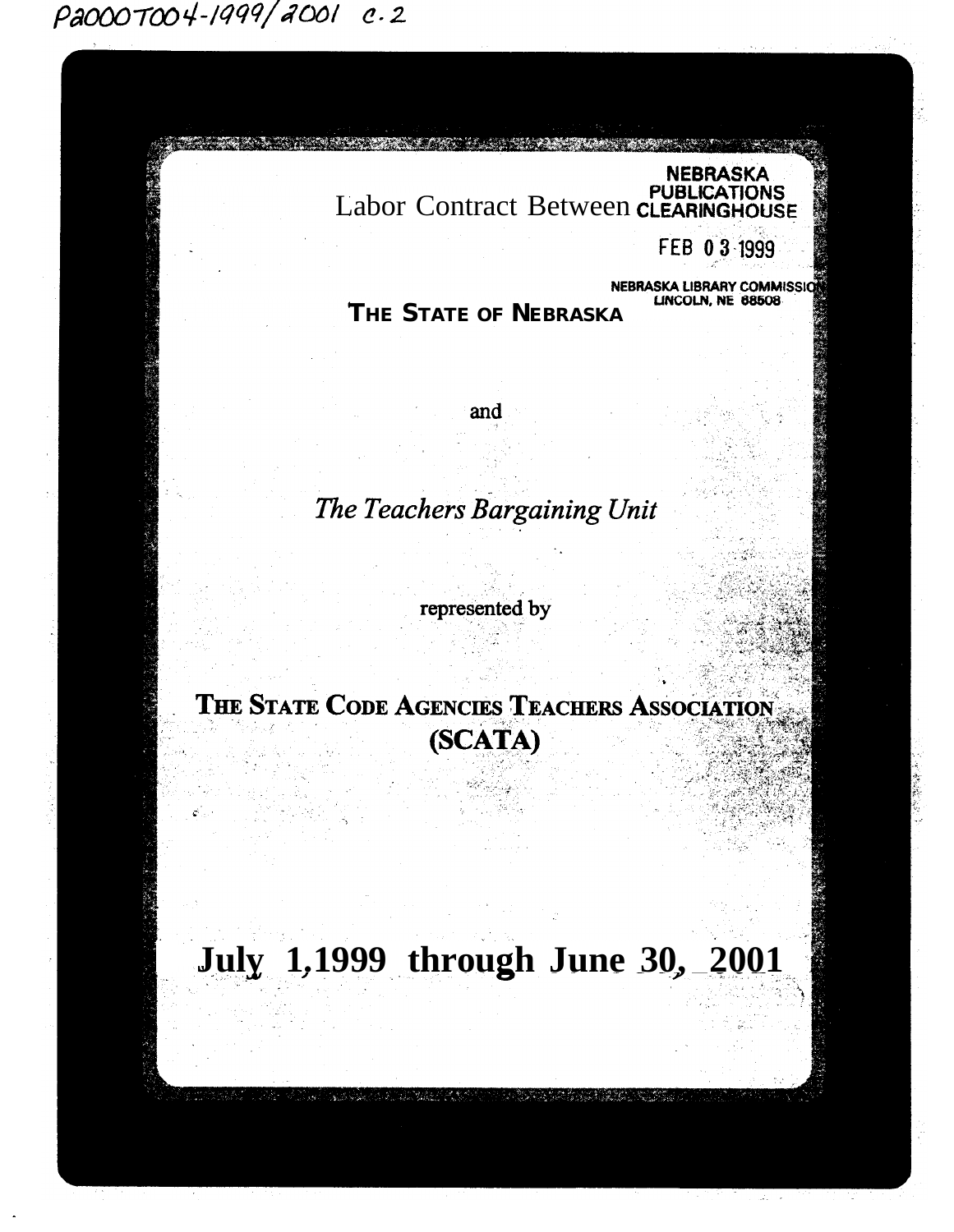# *TABLE OF CONTENTS*

| $\overline{2}$                  |
|---------------------------------|
| $\overline{2}$                  |
| $\overline{2}$                  |
| $\overline{3}$                  |
| $\overline{4}$                  |
| 5                               |
| $\overline{7}$                  |
| 9                               |
| 12                              |
| 13                              |
| 14                              |
| COMPENSATION AND BENEFITS<br>14 |
| 17                              |
| 18                              |
| 19                              |
|                                 |

i<br>Santa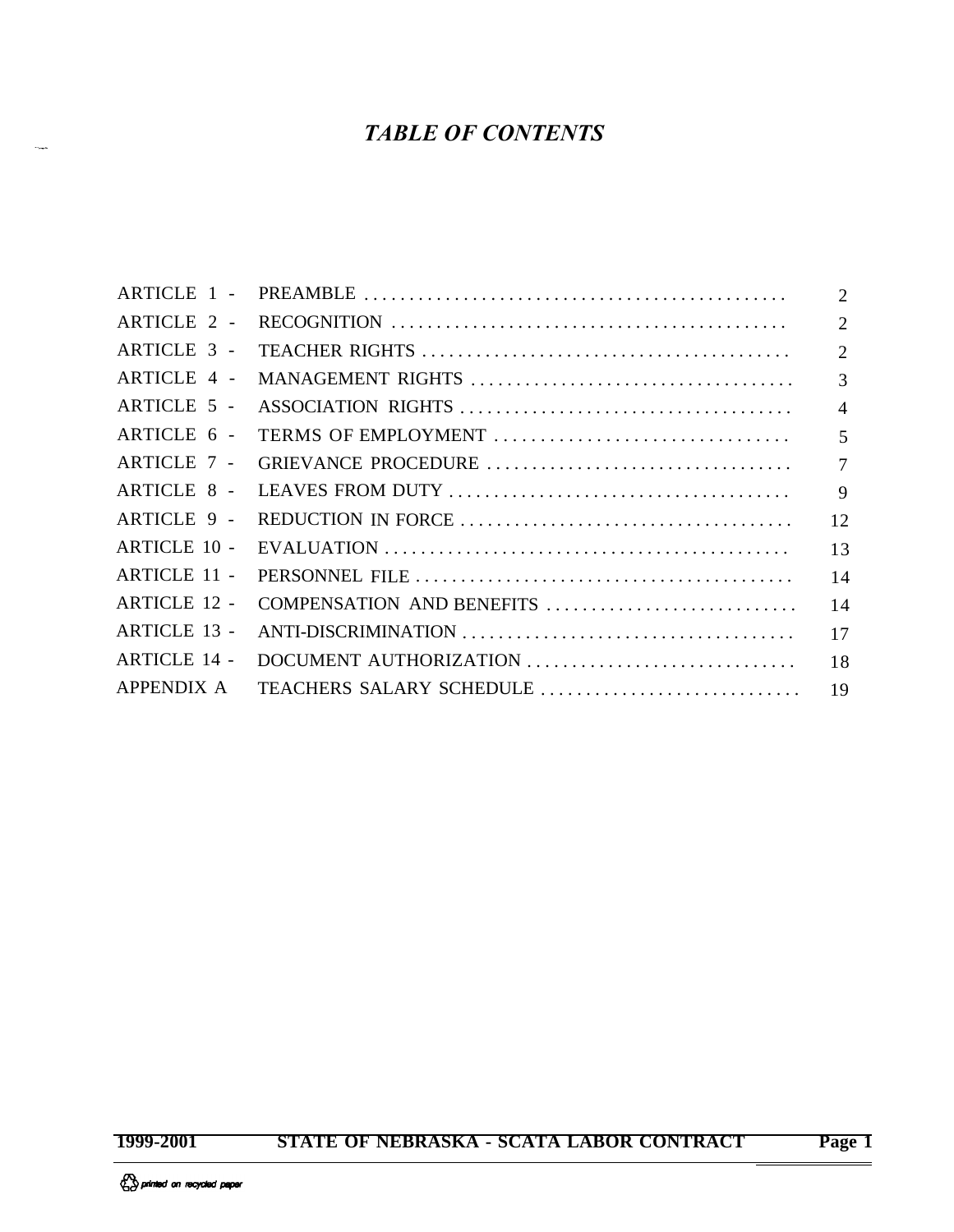#### **ARTICLE 1 - PREAMBLE**

- <span id="page-2-0"></span>1.1 This AGREEMENT is made and entered at Lincoln, Nebraska, by and between the State of Nebraska (hereinafter referred to as the Employer) and the State Code Agency Teachers' Association (hereinafter referred to as the Association).
- 1.2 This agreement shall constitute the full and complete commitments between the parties and may be altered only through the mutual consent of the parties in written and signed amendments to this agreement. The parties will receive copies of any changes made pursuant to this provision.
- 1.3 This agreement shall supersede any rules, regulations, or practices of the Employer including merit raises which shall be contrary to or inconsistent with the terms of this agreement. The provisions of this agreement shall be incorporated into and be considered part of the established policies of each facility.
- 1.4 If any provision of this agreement or any application of this agreement to any teacher or group of teachers shall be found contrary to law or applicable regulation, then such provision or application shall not be deemed valid and subsisting except to the extent permitted by law, but all other provisions or applications of this agreement shall continue in full force and effect.
- <span id="page-2-1"></span>1.5 Both parties agree that the Health and Human Services System could impact the application of this agreement. The parties agree that in the event of such impact, either party may request that negotiations be reopened to resolve only those issues determined to be a result of the Health and Human Services System. Both parties agree that Section 1.5 will cease on the expiration date of this contract.

# **ARTICLE 2 - RECOGNITION**

- <span id="page-2-2"></span>2.1 The State of Nebraska (herein referred to as the Employer) recognizes the State Code Agency Teachers Association (hereinafter referred to as the Association) as the exclusive and sole collective bargaining agent for all teachers other than temporary in agencies defined by CIR Order 691 in 1987.
- 2.2 Teachers shall mean all employees other than temporary who are occupying positions which require a teaching certificate.

# **ARTICLE 3 - TEACHER RIGHTS**

3.1 Nothing contained in this agreement shall be construed to deny any teacher, employed by a particular state agency, those rights provided under applicable Nebraska or Federal law. Rights granted to teachers herein shall be deemed to be in addition to those provided above unless said rights are legally modified or amended by this agreement.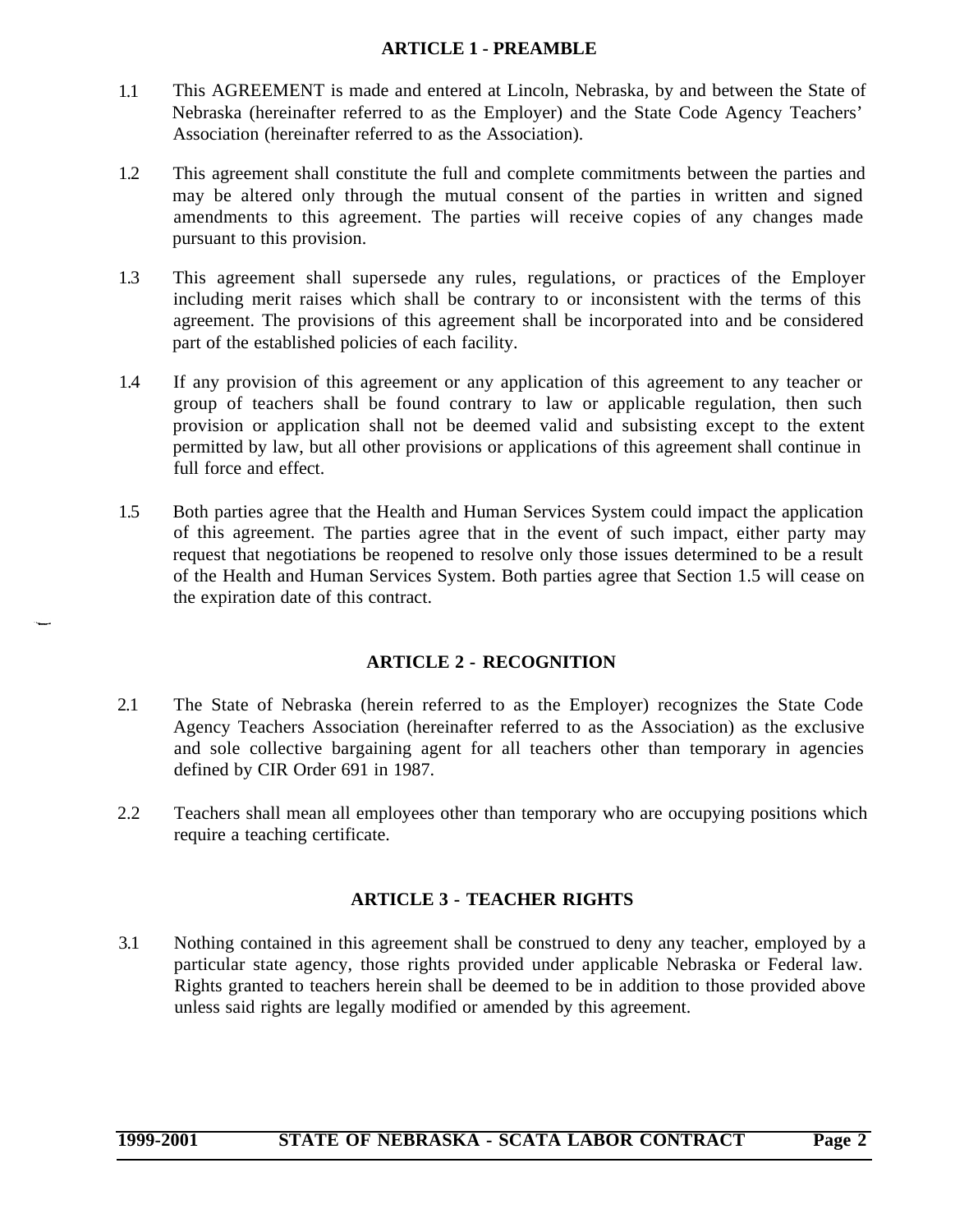- 3.2 No permanent teacher will be disciplined, reprimanded, have compensation reduced or withheld or be deprived of any professional advantage without just cause. Any suspension of a teacher, pending investigation and disposition of the case, shall be without pay. Such action shall be subject to the grievance procedure herein set forth, and said action may be upheld, modified or reversed (including back pay provisions as required) as a result of said grievance.
- <span id="page-3-0"></span>3.3 Neither the Employer or its agents nor the Association or its agents will discriminate against any teacher with respect to terms and conditions of employment by reason of their membership in the Association and its affiliates, their participation in collective bargaining, or the institution of a grievance under the terms of this agreement.

# **ARTICLE 4 - MANAGEMENT RIGHTS**

- 4.1 It is understood and agreed that the Employer possesses the right to operate and direct the employees of the State and its various agencies to the extent that such rights do not violate its legal authority, and to the extent such rights are not modified by this Contract. These rights include, but are not limited to:
- 4.1.1 The right to determine, effectuate and implement the State's budget, mission, goals, and objectives.
- 4.1.2 The right to manage and supervise all operations and functions of the State.
- 4.1.3 The right to establish, allocate, schedule, assign, modify, change and discontinue Agency operations, work shifts, and working hours.
- 4.1.4 The right to establish, allocate, assign, or modify an employee's duties and responsibilities.
- 4.1.5 The right to hire, train, assign, and retain employees; suspend, discharge or take other disciplinary action against employees for just cause; and to relieve employees from duties due to lack of work or funds, or the employee's inability to physically perform his/her assigned duties after the Employer has attempted to accommodate the employee's disability.
- 4.1.6 The right to increase, reduce, change, modify and alter the composition and size of the work force.
- 4.1.7 The right to determine, and implement policies for the selection, training, and assignment of employees.
- 4.1.8 The right to create, establish, change, modify and discontinue and State function, operation or division.
- 4.1.9 The right to establish, implement, modify and change financial policies, accounting procedures, contract for goods and/or services, public relations and procedures and policies for the safety, health and protection of property, personnel or client interests.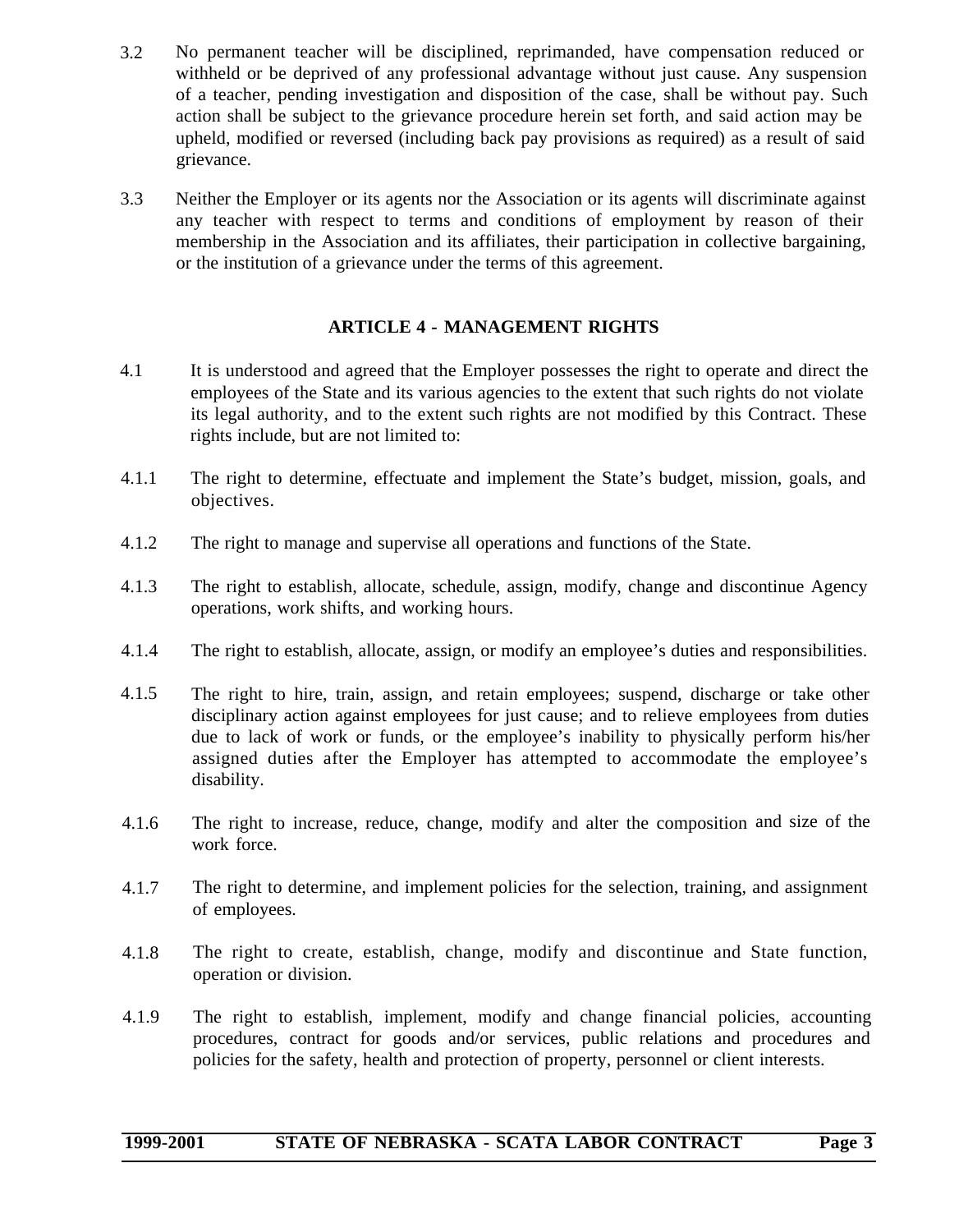- <span id="page-4-0"></span>4.1.10 The right to adopt, modify, change, enforce, or discontinue any existing rules, regulations, procedures or policies.
- 4.1.11 The right to determine and enforce employee performance standards.
- 4.1.12 The right to introduce new or improved methods, equipment, technology or facilities.

# **ARTICLE 5 - ASSOCIATION RIGHTS**

- 5.1 Upon receipt of a voluntary written individual authorization order from any of its employees covered by this Contract on forms provided by the Association, the Employer will deduct from the pay due such employee those dues required as the employee's membership in the Association.
- 5.2 Such order shall be effective only as to membership dues becoming due after the delivery of such authorization to the payroll office of the employing unit. Deductions shall be made only when the employee has sufficient earnings to cover the deductions for social security, federal taxes, state taxes, retirement, health insurance, and life insurance. Deductions shall be in such exact amount to be withheld and shall begin within the next payroll cycle.
- 5.3 Such dues deductions shall be terminable after written notice to the Employer and the Association. The Employer shall terminate the payroll dues deduction within the next payroll cycle.
- 5.4 Representatives of the Association and its affiliates may, upon approval of their immediate supervisor, be allowed to conduct Association business on school property during non-work time, providing that such business does not cause interruption of the school program or other programs. The Association may be allowed the use of the school buildings for meetings. Such use shall not be unreasonably denied.
- 5.5 Reasonable space will be made available to the Association on existing bulletin boards customarily used for the posting of general personnel or employment information to the members of the unit.
- 5.6 Material to be placed on the bulletin boards shall be limited to notices of the Association's recreational, educational and social affairs; Association correspondence and documents, whose content is not libelous, editorial or interfering in nature with institutional policy and procedure, notices of Association elections, appointments and results of Association elections and notices of Association meetings.
- 5.7 All notices other than those listed above shall be presented to the Facility Head or his/her designated representative for approval. Such notices, if approved, shall indicate both posting and removal dates. The Association will be responsible for posting and removal of all Association notices.
- 5.8 The Association shall be allowed reasonable use of school equipment, providing the Association furnishes expendable supplies consumed during such use, and that such use does not cause undue interruption of the school program.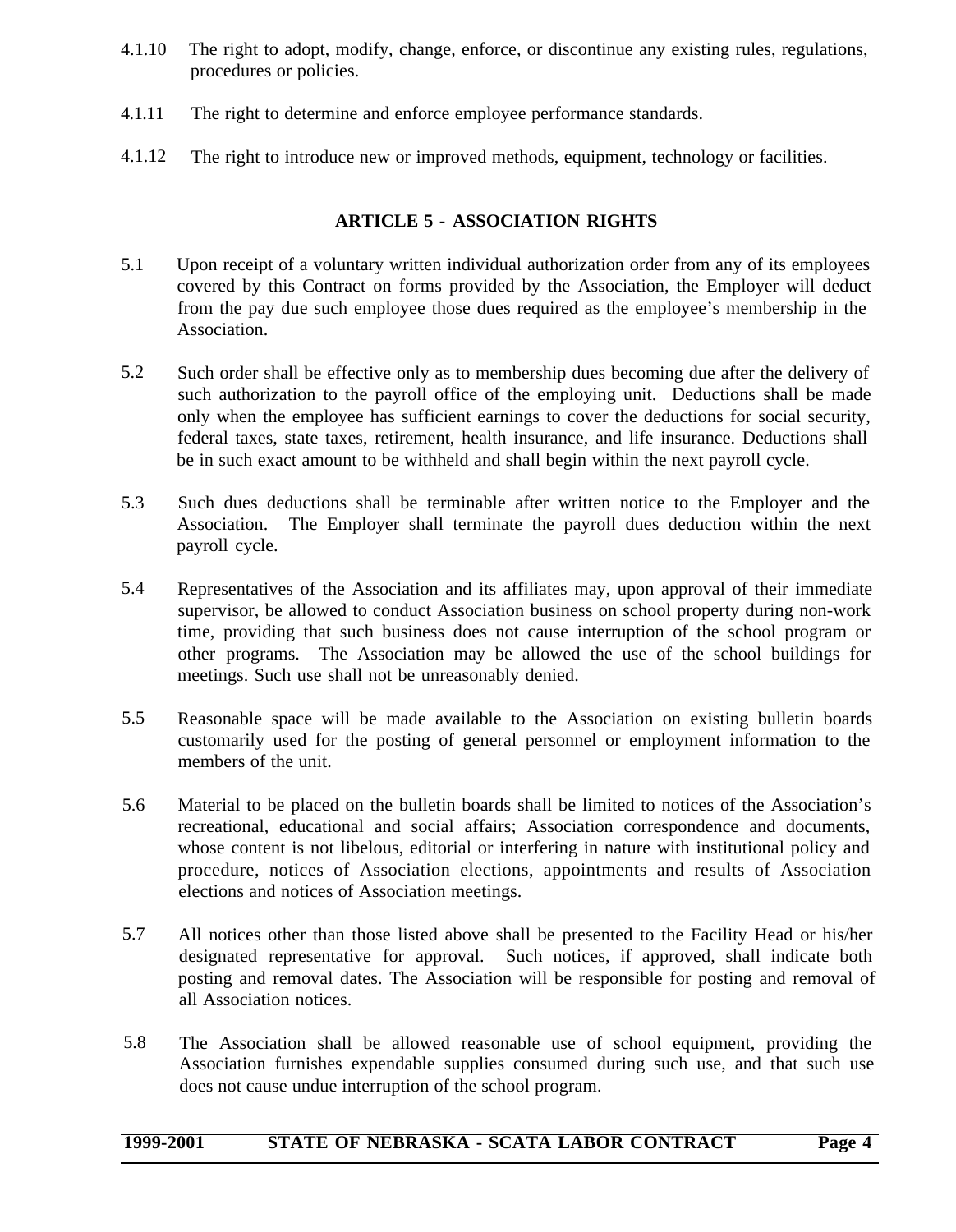- <span id="page-5-0"></span>5.9 The Association shall be allowed to make reasonable use of the school's communication system provided such use does not cause undue interruption of the school program.
- 5.10 SCATA shall have paid leave for the purpose of allowing members to attend bargaining and bargaining caucus.

### **ARTICLE 6 - TERMS OF EMPLOYMENT**

- 6.1 The term of this contract shall be July 1, 1999 through June 30, 200l.
- 6.2 Teachers are responsible to the facility for eight work hours each day between the hours of 7:30 a.m. and 5:00 p.m, except at LRC when new teachers are specifically hired to work alternative schedules or current teachers agree to work alternative schedules. If a current teacher agrees to work an alternative schedule and later determines that he/she does not wish to work this schedule, then if his/her former position is not available, the teacher will have preference to fill that position or a similar position within LRC if such a position opens within two years following the date of the alternative schedule change. Teachers shall be required to be at the facility for a minimum of seven and one-half hours per day, except at BSDC where teachers shall be responsible for being present at the facility for eight work hours each day.
	- 6.2.1 For bargaining unit teachers, any time that Management requires the teacher to work outside of the 7:30 a.m.-5:00 p.m. workday, or scheduled workday for LRC teachers, or any time worked on non-contract days will be compensated in time off at the rate of one hour for each hour worked.
	- 6.2.2 Use of compensatory time will be at the time requested by the teacher subject to the approval of the teacher's immediate supervisor. Requests shall not be unreasonably denied.
	- 6.2.3 Teachers required to be on-call, shall be compensated at the rate of fifty cents per hour for each hour spent in such on-call status.
- 6.3 Teachers will be provided a lunch period between 11:30 to 1:00. Duties will not be assigned to teachers during their lunch period, and at LRC, the meal period between 5:00 p.m. and 6:30 p.m.
- 6.4 The normal workweek for bargaining unit teachers shall be 5 days, Monday through Friday. The normal work week for bargaining unit teachers at LRC working alternative schedules shall be 5 consecutive workdays.
- 6.5 The annual employment period shall be 188 days for teachers employed at YRTC-Kearney; 185 days for teachers employed at YRTC-Geneva; 224 days for teachers employed at BSDC and LRC; and 222 days for teachers employed at York. Within the above contract days at YRTC-Keamey, YRTC-Geneva, BSDC, and LRC shall be at least six non-student contact days as part of the school calendar.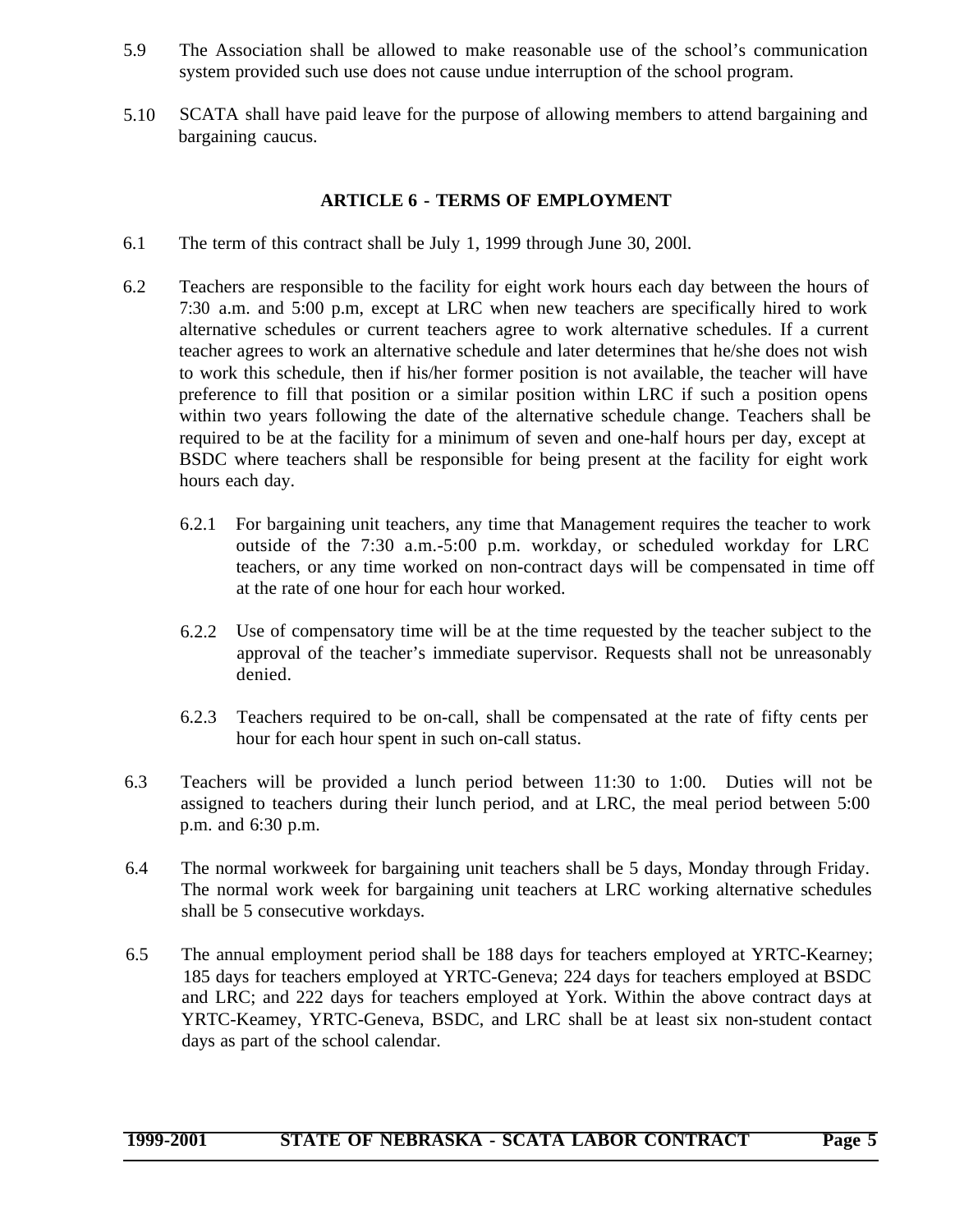- 6.6 Teachers employed beyond the basic 185 day annual employment period shall receive salary and leaves as defined elsewhere in this agreement on a pro rata basis. All prorated leaves shall be rounded to the nearest day.
- 6.7 Optional extended employment to teach in the summer programs may be offered to teachers employed for the regular school year. Bargaining unit teachers shall be notified of Management's decision concerning extended summer employment by March 1st of each year. Those bargaining unit teachers not offered summer employment shall be provided the opportunity, upon request, for consultation with the appropriate administrator. Such consultation shall include justification for Management's decision. Such decisions shall not be based on Management's ability to hire non-bargaining unit teachers at a lesser rate.
- 6.8 All bargaining unit teachers shall be provided a minimum of one (1) continuous instructional period per day without students for the purpose of planning and preparation.
- 6.9 The Employer acknowledges that a teacher's primary responsibility is to teach.
- 6.10 Each teacher agrees to be governed by the policies of the Employer and that the teaching duties to be performed under this contract shall be subject to assignment by their immediate supervisor. Such duties shall not preclude the occasional assignment of nonteaching related duties which involve supervising youth.
- 6.11 Termination of teachers for just cause will be in accordance with the provisions of applicable State law. Evaluations used to justify termination for just cause shall be only those conducted by individuals who hold the appropriate administrative and supervisory certificate issued by the State.
- 6.12 At least 90 calendar days before the end of the individual contract period, each teacher shall be notified in writing that the Employer is considering nonrenewal of their contract, or provided a letter of intent to continue employment. Any teacher offered a letter of intent to continue employment shall respond within 15 working days of receipt of the letter. Failure to respond within the specified fifteen workdays shall constitute rejection of the renewal offer.
- 6.13 Termination of a teacher's contract for any reason shall result in that amount of compensation being paid which bears the same ratio to the annual salary herein specified as the number of days worked bears to the annual employment period.
- 6.14 Deductions from pay for absences from work for which no paid leave is provided shall be at the rate of one divided by the number of school calendar days of the annual salary per each day of such absence.
- 6.15 There shall be no penalty for release or resignation by said teacher from their individual contract, providing that said resignation shall not become effective until the close of the contract period unless an earlier release is accepted by the Employer. Resignations for the subsequent contract year shall be accepted up to six weeks prior to the beginning of the new school year and may be accepted by the Employer after those six weeks at the Employer's discretion.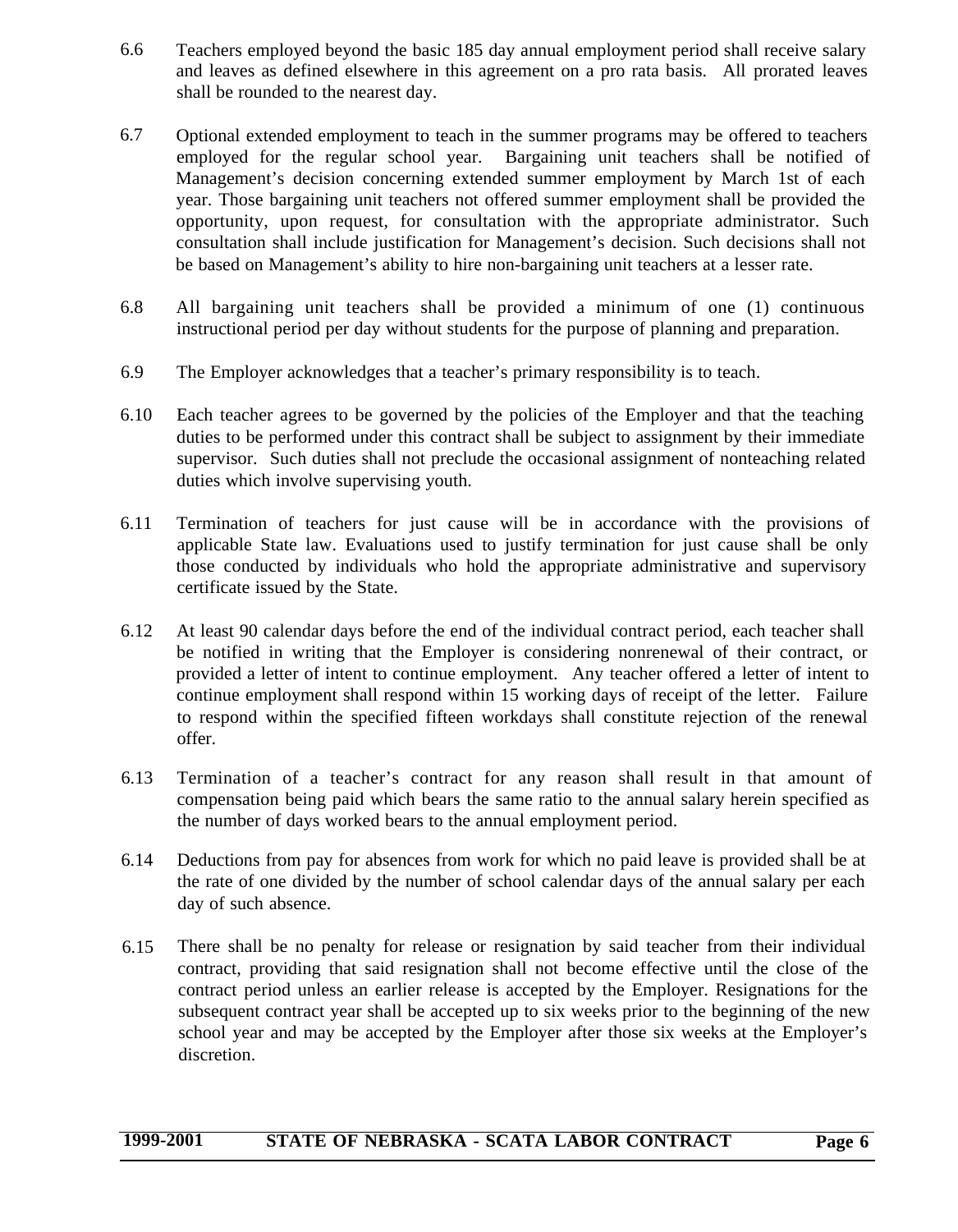- 6.16 The Employer may require a teacher to take a physical examination, tests or other proofs of physical and/or mental fitness when the Employer has reasonable cause to believe that such examinations and/or tests are necessary to determine physical or mental incapacity. The Employer shall schedule and pay for all such required examinations and/or tests. The results of said examinations and/or tests will not be released to any outside agencies or persons without permission of the employee unless required by law or licensure.
- 6.17 The Association and Employer recognize the unique characteristics of the clientele served and in the interest of the student's needs, the Employer shall make every reasonable effort to hold academic classes to a practical and effective size.
- 6.18 Every reasonable effort will be made to secure a regular substitute before a regular teacher is asked to serve as a substitute. Aides shall not be assigned teaching duties as per applicable state law and regulations.
- 6.19 Teachers may use the school facilities during nonscheduled work hours for such teaching/job related purposes which may include grading papers, preparing tests, setting up audiovisual equipment, use of computer, recreational activities (as allowed other staff), etc. Such use of school facilities is not computed as compensable time.
- <span id="page-7-0"></span>6.20 **Part-Time Employees.** Teachers who are employed on a permanent basis at any percentage less than 100% will be paid and accrue all eligible benefits and conditions of employment as set forth in this agreement prorated to equal their employment percentage.

# **ARTICLE 7 - GRIEVANCE PROCEDURE**

- 7.1 **General Purpose.** Teachers may file a grievance when they believe that there has been a misinterpretation or misapplication of the terms of this agreement. The underlying principle of this grievance procedure is to ensure fair and equitable treatment to bargaining unit employees.
- 7.2 Definition of Grievance: Any written claim or claims by a bargaining unit teacher or group of teachers that there has been a violation, misinterpretation, or misapplication of the terms of this agreement. The grievance must be signed by all aggrieving teachers.
- 7.3 Definition of Grievant: Bargaining unit teacher or group of teachers making the claim as described in the definition of grievance.
- 7.4 Bargaining unit employees will follow all written and oral directives and perform all assigned duties. Compliance with such directives will not in any way prejudice their right to file a grievance within the time limits contained herein, nor shall it affect the ultimate resolution of the grievance.
- 7.5 The parties agree to use every reasonable means at their disposal to assure every employee the unobstructed use of this grievance procedure without fear of reprisal or prejudice to their employment status.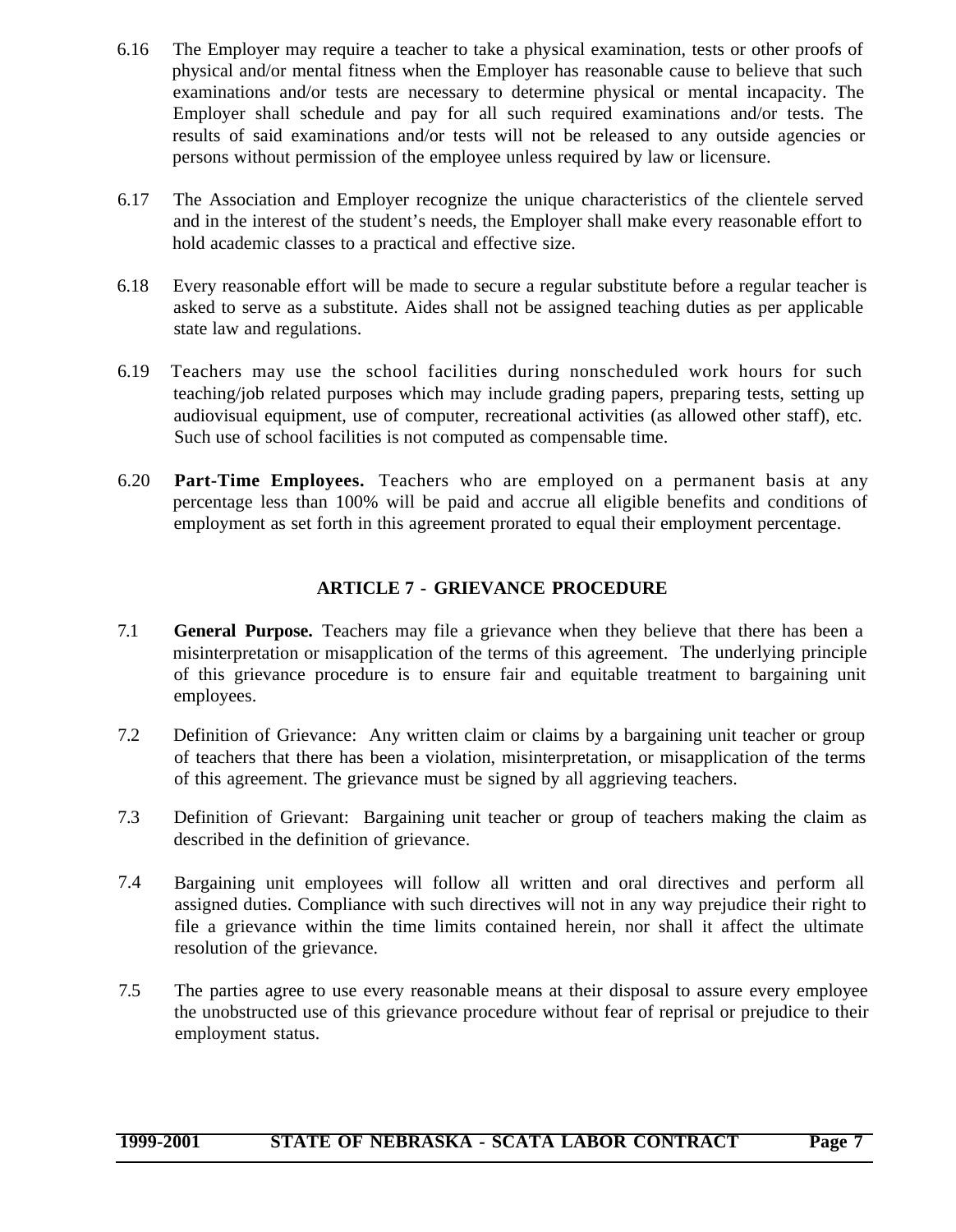- 7.6 The number of days indicated at each level shall be considered as a maximum, and every reasonable effort shall be made to expedite the grievance. The time limit specified may, however, be extended by mutual written agreement of the grievant and the Employer.
- 7.7 The failure of the grievant to proceed to the first or subsequent steps of this grievance procedure within the time limits specified shall indicate that the grievant has elected not to file a grievance or has accepted the response previously rendered, and shall constitute a waiver of any future appeal. The failure of the Employer to respond to the grievance within the time limits specified shall permit the grievant to proceed to the next level of the grievance procedure.
- 7.8 All communications concerning the grievance, after being formally submitted shall be in writing. All documents, communications, and records dealing with the processing of a grievance shall be confidential, and shall be filed separately from the personnel files of the participants, unless said material is ordinarily the content of the personnel file.
- 7.9 No settlement shall be made in any grievance which is in conflict with the provisions of this agreement.
- 7.10 All meetings under this Article shall be conducted in private. All hearings conducted pursuant to this Article shall be open to the public unless the hearing authority rules otherwise after a showing of adequate cause.
- 7.11 A grievant may have a representative present at all levels of the grievance procedure.
- 7.12 The grievant may withdraw their grievance at any level of the procedure.
- 7.13 Level One: All grievances must be initiated within fifteen (15) work days of the occurrence, or the date when the employee first became aware of the occurrence. The grievant shall reduce the grievance to writing on the approved form and give or send the original to the decision maker. The decision maker shall provide a written response to the grievance within five (5) work days after receipt of the grievance. Failure of the decision maker to respond within five (5) work days shall cause the grievant to proceed to level two of this procedure. Before the decision maker returns the answer to the grievance at the first step to the employee, he/she shall have the response reviewed by the Chief Executive Officer/Designee of the facility.
- 7.14 Level Two: If a satisfactory resolution of the grievance is not reached in Level One the grievant may file the grievance with the Agency Director within ten (10) work days of receipt of the response at Level One. The Agency Director/Designee shall hold an informal investigatory meeting within ten (10) work days of receipt of the grievance. The meeting shall include all interested parties and be for the purpose of reviewing the grievance. The Agency Director shall issue a written response to the grievance within ten (10) work days of such meeting.
- 7.15 Level Three: If a satisfactory resolution of the grievance is not reached at Level Two the grievant may file the grievance in writing with the State Personnel Board within ten (10) work days of receipt of the written response at Level Two. The State Personnel Board shall conduct a grievance hearing and shall issue a written response to the grievance. Such written response shall be the final administrative decision unless the aggrieved party wishes to seek court action.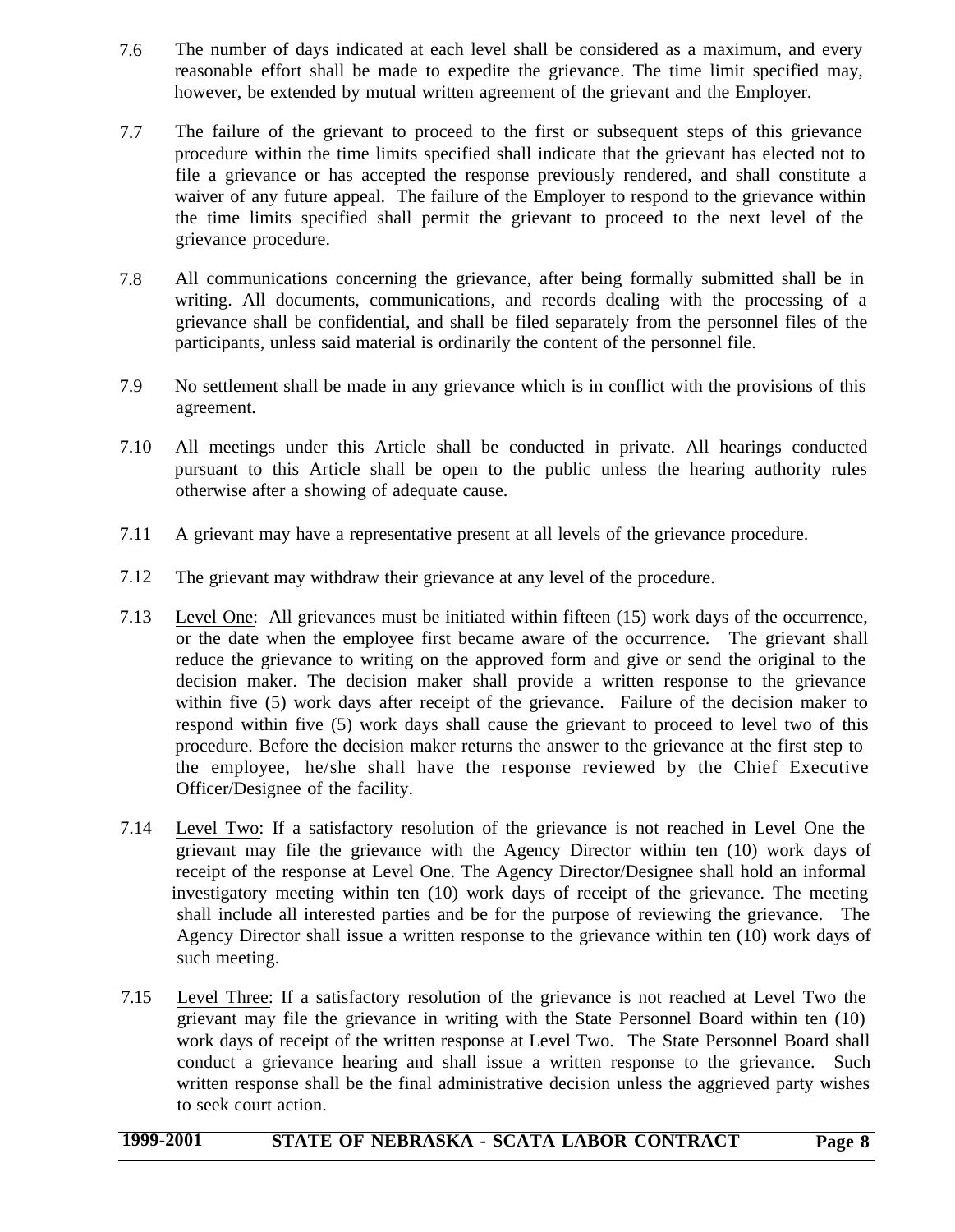### **ARTICLE 8 - LEAVES FROM DUTY**

- <span id="page-9-0"></span>8.1 Teachers shall be eligible for eleven (11) days of paid sick leave per year, cumulative to 180 days. Earned sick leave that has been accumulated by presently employed teachers prior to the date of this agreement shall be retained by that teacher provided that the accumulation shall not exceed 180 days.
- 8.2 Teachers separating their employment and who are eligible for retirement through a State sponsored retirement system or upon death, will receive one-fourth of the accumulated unused sick leave, up to a maximum of 45 days pay (one-fourth of 180 days).
- 8.3 Teachers are entitled to use sick leave under the following situations:
	- a. When unable to perform duties because of sickness, injury, or disability.
	- b. When undergoing medical, surgical, dental, and optical examinations or treatments, which the employee is unable to schedule during other than work hours.
	- c. When presence at work would jeopardize the health of others by exposing them to a contagious disease.
	- d. When the illness, injury, or disability of an immediate family member demands the employee's presence. Immediate family in this case means spouse, children, or parents and others bearing the same relationship to the teacher's spouse. At the Agency Head and/or his/her Designee's discretion, the definition of immediate family may be expanded to include other individuals with a similar personal relationship to the employee as that of an immediate family member.
- 8.4 Sick leave shall be taken in at least half-hour increments.
- 8.5 Teachers shall notify their immediate supervisor in advance when planning to use sick leave for dental appointments, physical exams, etc. In case of sickness, injury, emergency or any other absence which cannot be approved in advance, the teachers shall advise the immediate supervisor of the circumstances as early as possible.
- 8.6 When a sick leave absence exceeds three (3) consecutive days or when abuse is suspected, employees may be required to submit a substantiating medical certificate.
- 8.7 Teachers who terminate and return to state employment within one (1) year shall retain all accrued sick leave earned prior to termination.
- 8.8 A teacher who is receiving Worker's Compensation for an injury or occupational disease shall have the option of electing to use accumulated unused sick leave to supplement Worker's Compensation up to but not to exceed the regular rate of pay. Teachers electing this option shall earn and be charged sick leave in proportion to the amount of money paid by the State. After all such sick leave has been used, the teacher shall be entitled to compensation authorized by Worker's Compensation.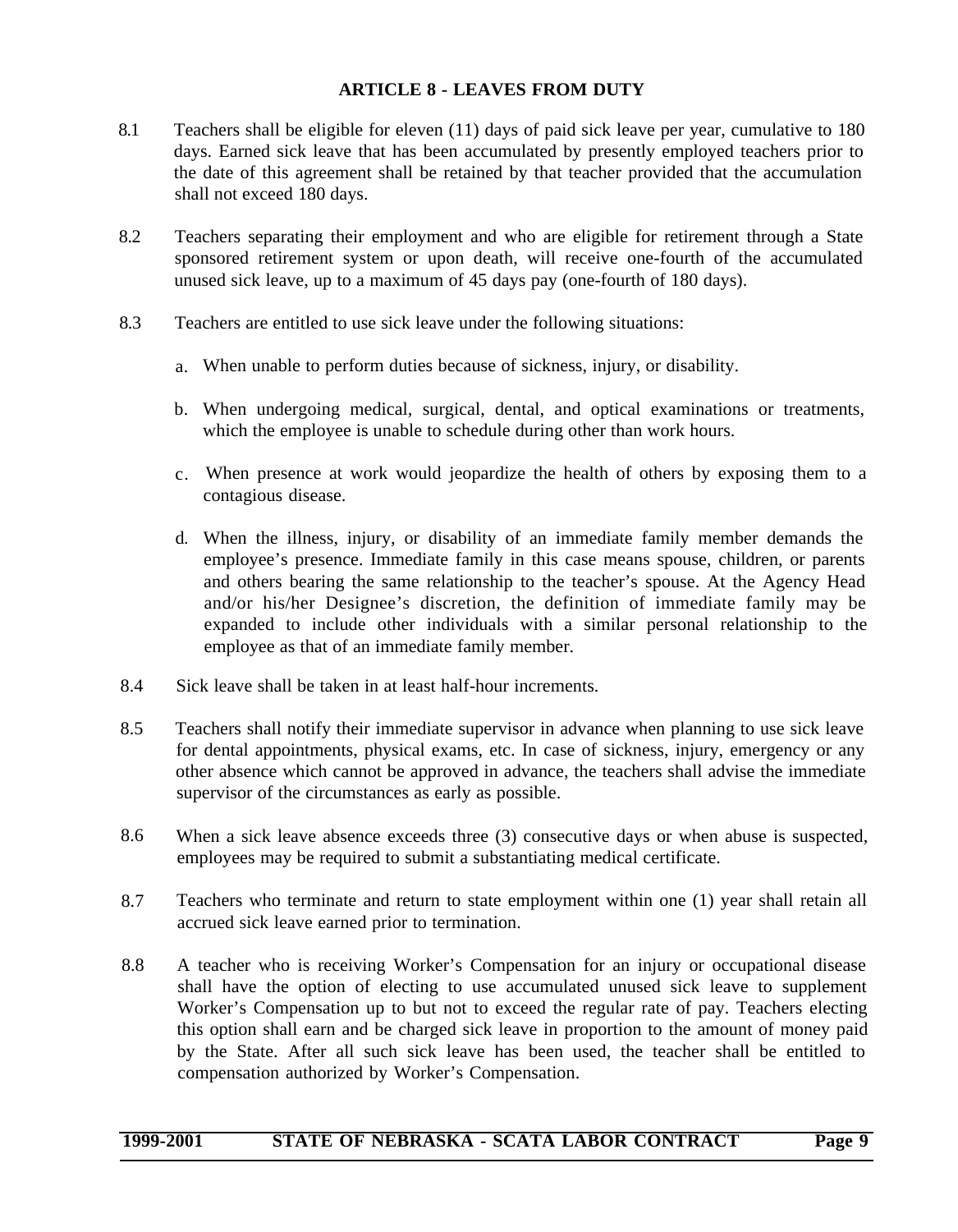- 8.9 In the event that a teacher is subject to an altercation involving physical restraint while within the scope of their employment with the State, the teacher should take the following action:
	- a. The teacher should notify their immediate supervisor or their designee, who will in turn notify the appropriate authorities.
	- b. Reporting of the assault will be in writing on the proper form.
	- c. The Employer as may be appropriate will provide legal advice to the teacher concerning their rights and obligations with respect to such assault and shall render all reasonable assistance to the teacher in connection with handling of the incident by law enforcement and judicial officials.
	- d. The teacher shall suffer no loss of wages, leaves, or benefits when involved in school related legal proceedings.
- 8.10 Up to five (5) days paid funeral leave may be granted for each death in the immediate family. Immediate family is defined as spouse, children, parents, grandparents, grandchildren, brothers, sisters, or persons bearing the same relationship to the spouse. At the Agency Head and/or his/her Designee's discretion, the definition of immediate family may be expanded to include other individuals with a similar personal relationship to the employee as that of an immediate family member.
	- 8.10.1 For funerals of persons not in the immediate family the employee may use accrued sick leave as arranged with the appropriate administrator.
- 8.11 **Civil Leave.** Teachers are eligible for paid civil leave in the following situations:
	- a. Being called as a juror or being appointed as a clerk or judge on an election or counting board. Fees paid as the result of such duty shall be retained by the teacher in addition to the paid civil leave. Employees will return to work when not actually serving as a juror on a daily basis.
	- b. Being called to perform emergency civilian duty in connection with a natural disaster such as a flood or tornado or in connection with national defense. This shall not be considered the same as leave for military duty in connection with national defense or national disaster.
	- c. Being subpoenaed to appear in court on behalf of the State. In addition to the paid civil leave the teacher shall receive pay for travel and subsistence. Witness fees paid to the teacher shall be returned to the State. A teacher required to appear in court on a personal matter shall be granted leave without pay.
	- d. Voting Time: All employees shall be given up to two hours for the purpose of voting provided the employee does not have sufficient time before or after regular duty hours to vote. The two hours authorized for voting does not apply to those employees who by reasons of their employment must vote by use of an absentee ballot.
	- e. Blood Donations: With prior supervisory approval of absence from work, employees will be allowed up to one hour of paid time while donating blood at Employer sanctioned Community Blood Bank collections. With prior supervisory approval of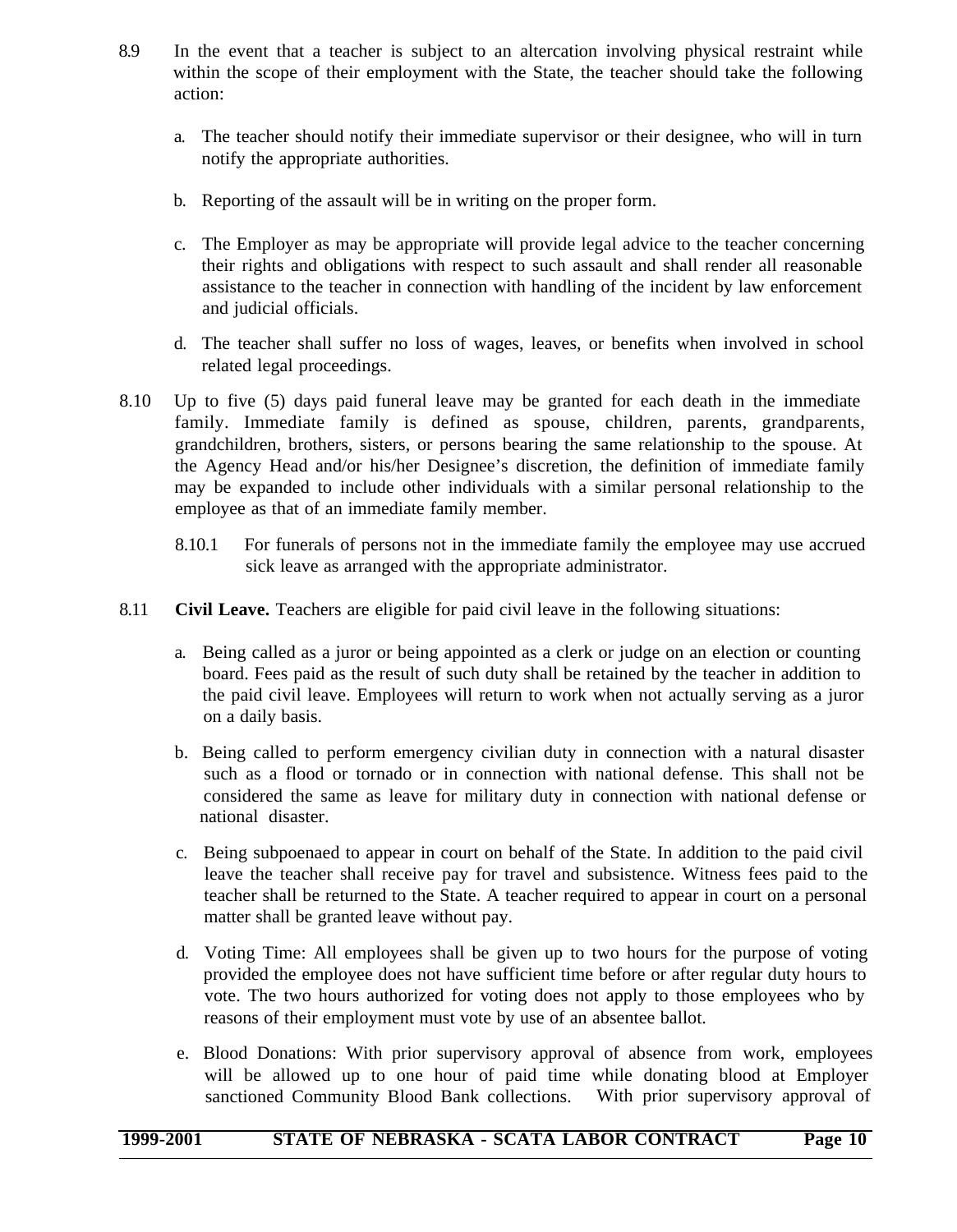absence from work, employees will be allowed to flex work schedules while responding to Community Blood Bank emergency appeals in life threatening circumstances. Replenishment of low blood supplies is not considered to be a life threatening circumstance.

- 8.12 **Professional Leave.** A minimum of two (2) days per each contract year, of paid professional leave shall be granted each teacher for attendance at meetings, conferences, or activities which are directly related to the teacher's academic responsibilities and shall not be cumulative. Additional paid professional leave will be at the discretion of the appropriate administrator.
- 8.13 Military leave shall be granted in accordance with applicable federal and state laws.
- 8.14 **Leave of Absence.** Teachers may be granted an unpaid leave of absence of up to one year. No benefits shall accrue during such leave. Accumulated sick leave earned prior to such leave shall be retained by the teacher upon return from such leave. At the end of such leave the teacher shall be reinstated to a same or similar position as vacated. A teacher on such leave, at their discretion, may continue their insurance benefits by paying the full premium for those benefits. Requests for such leave shall be submitted on the proper form to the teacher's immediate supervisor. Notice of approval or disapproval of such leave request shall be provided the teacher within thirty (30) working days of receipt of the request.
- 8.15 **Personal Leave.** Teachers are entitled to three (3) days of paid personal leave per school year which shall not be cumulative. Use of these days will be at the discretion of the teacher. Application for such leave shall be made at least one (1) week in advance, if possible, to the teacher's immediate supervisor. Approval shall not be unreasonably withheld. Personal leave may be used in half-hour increments. Teachers who accept a summer school contract shall retain their unused leaves through the life of the summer contract.
- 8.16 **Educational Opportunities.** Teachers within the Health and Human Services System will be afforded the opportunity to further their education in a reasonable manner which does not interfere with the operation of the school programs, or other facility operations. Reasonable manner can include flex time changes and work schedules to accommodate teachers' attendance at class. Such accommodations/requests is subject to prior supervisory approval.

In situations when the above reasonable accommodations cannot be made to a teacher's work schedule at the Health and Human Services System, a teacher may request an educational leave of absence, as long as the teacher is enrolled as a full-time student for credited coursework. Length of the educational leave of absence in that case is based on the length of the semester. Educational leave is based on best interests of the State, and is subject to prior supervisory approval. Employees become eligible for an educational leave of absence upon serving two years with the Health and Human Services System from last date of hire.

- 8.17 **Weather Leave.** Teachers are entitled to leave due to inclement weather as provided in the current Governor's policy pertaining to such leave.
- 8.18 **Non-Contract Days.** At the Health and Human Services System where there is year around school, Teachers will be given the opportunity to select use of the 21 non-contract days in the same manner afforded to other Health and Human Services System employees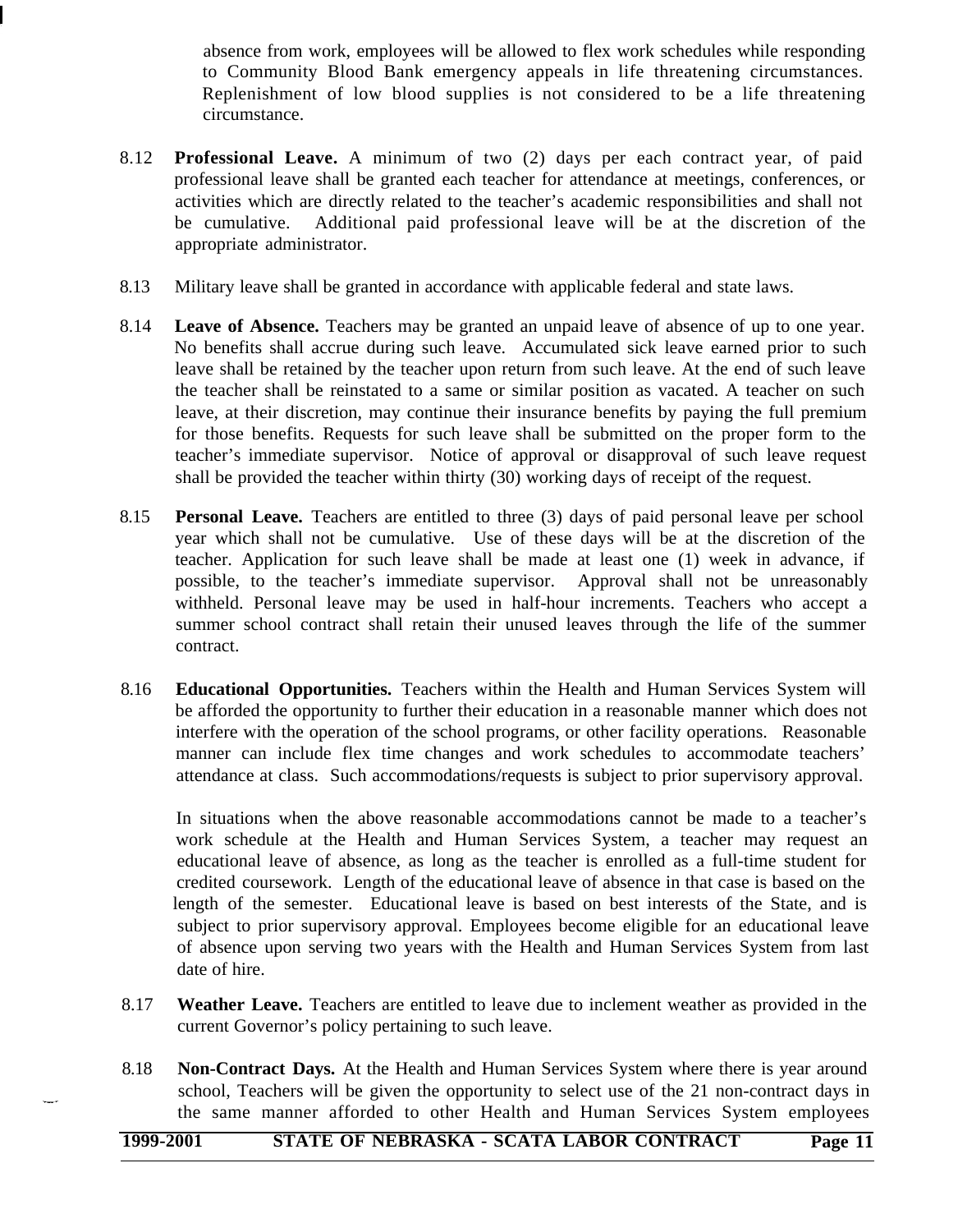requesting vacation leave. Use of the 21 non-contract days is subject to prior supervisory approval. Such requests shall not be unreasonably denied. Teachers shall be able to carry over five non-contract days per school year which shall not be cumulative. Year around school is school which is taught continuously around the year except for designated holidays and weekends.

<span id="page-12-0"></span>8.19 Teachers at LRC shall receive ten (10) hours of compensatory time for planning all 21 noncontract days with prior approval of the immediate supervisor. This compensatory time is non-accumulative.

#### **ARTICLE 9 - REDUCTION IN FORCE**

- 9.1 When a reduction in the number of teachers employed or the number of school days contracted per teacher is deemed necessary, the reduction in force shall be in accordance with the provisions of this Article.
- 9.2 The Employer shall attempt to absorb reductions through normal attrition due to retirements and resignations.
- 9.3 Should an involuntary staff reduction be required, the order of reduction shall be based on subject area, and if applicable, required special certifications, and on the basis of seniority at each facility within the Agency. A teacher whose position has been eliminated shall be given preference, on the basis of seniority, for any teaching vacancy within the facility which may exist for which the teacher is qualified by certification, endorsement, or where endorsement is not applicable by reasons of college credits in the subject area.
- 9.4 A teacher whose position is being considered for reduction in force shall be notified in writing of such intent on or before the ninetieth (90th) day prior to the close of the individual teacher contract period.
- 9.5 The teacher may request and shall be granted a hearing as provided in Nebraska statutes.
- 9.6 A teacher whose contract has not been renewed because of reduction in force shall be considered to have been dismissed with honor and shall be provided a letter to that effect.
- 9.7 Any teacher whose contract has not been renewed because of reduction in force shall have recall rights to employment for a period of twenty-four (24) months. Teachers shall be recalled in reverse order of layoff. The teacher with the most seniority by facility shall be recalled first to fill open positions in that facility, provided the teacher meets the required qualifications.
- 9.8 Recall offers shall be in writing and delivered by certified mail and the teacher shall have five (5) workdays after receipt of written notice to accept or reject the recall offer in writing. Failure to respond constitutes rejection of the recall offer. The teacher shall be responsible for maintaining his/her current address and phone number with the agency.
- 9.9 Teachers who are recalled within 24 months shall, upon reinstatement, retain any employment benefits which had accrued to said teacher prior to their being laid off.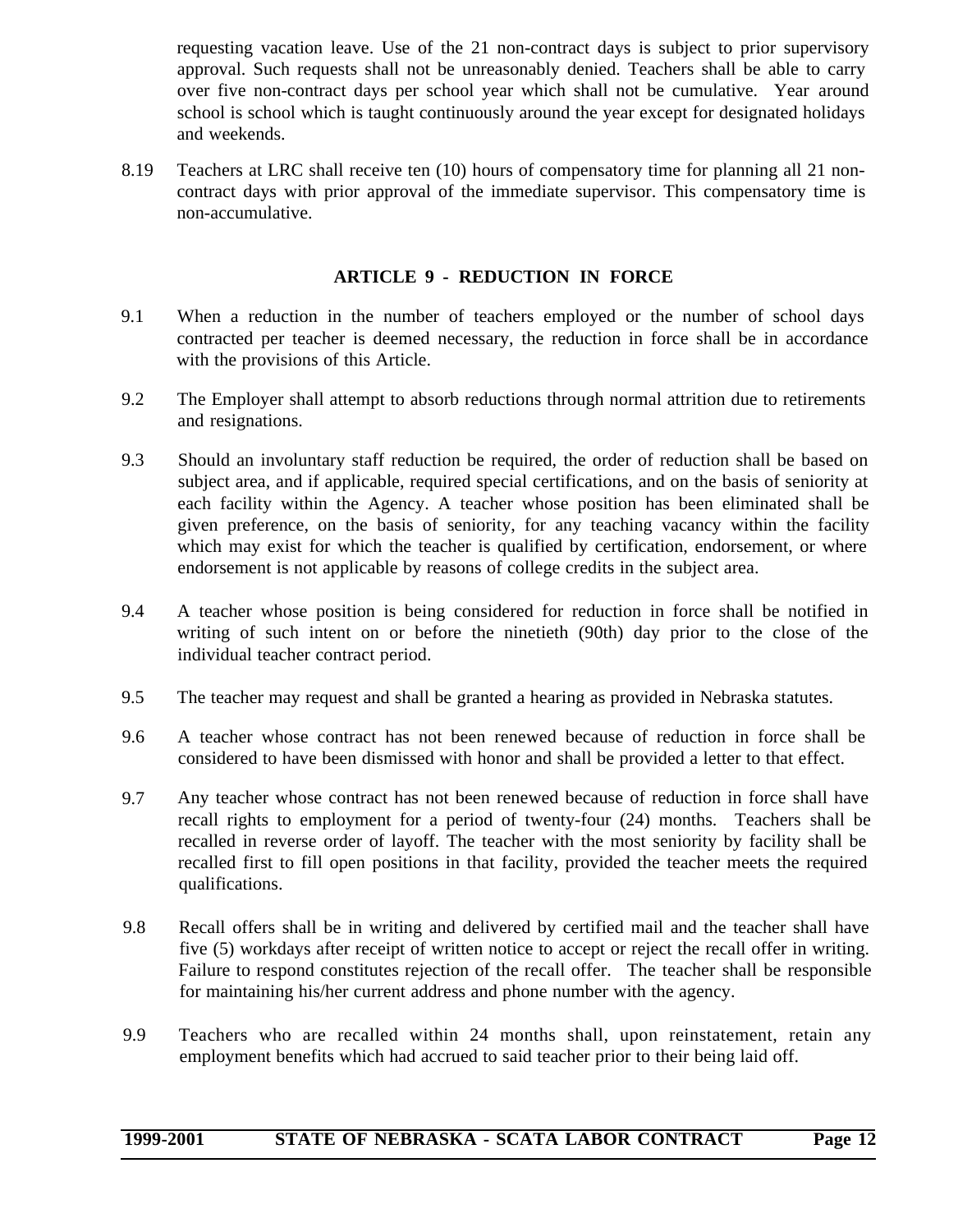<span id="page-13-0"></span>9.10 **Furlough.** Federal or State funding shortages may require employees to be placed on furlough. Furlough is defined as a temporary non-duty, non-pay status which occurs when Federal or State appropriations expire and no future funding is allotted and lasts less than 30 days. Affected employees would be released from work until such funding is restored. The Employer agrees to meet with Union officials as soon as information is available regarding possible funding shortages which may result in furloughs and to give affected employees as much advance notice as possible when a furlough is imminent. Employees placed on furlough will be granted liberal use of paid or unpaid leave. In the event that funding is retroactively restored, paid and unpaid leave utilized during times of furlough may be reinstated to the employee's appropriate leave bank. In such cases, employees will be furloughed following the provisions found in Section 9.3.

#### **ARTICLE 10 - EVALUATION**

- 10.1 The primary purpose of evaluation of the teaching staff shall be the improvement of instruction.
- 10.2 Observations for evaluation shall be conducted at least twice during each school year for probationary teachers and at least once during each school year for permanent teachers.
- 10.3 An observation shall consist of direct observation of the teacher in the performance of their duties. A conference between the observer, appropriate supervisor and teacher shall follow each observation as soon as possible, preferably the same day. If deficiencies are noted, the evaluator shall specify in writing the means and methods suggested for overcoming the deficiency. Teachers may respond to the observation by attaching a written response to the observation report.
- 10.4 All monitoring or observation of the work performance of a teacher shall be conducted with the full knowledge of the teacher.
- 10.5 Evaluations of performance shall be based on a review and observations of the teacher's performance over a prolonged time period.
- 10.6 All evaluation reports shall be placed in the personnel file of the employee with a copy given to the teacher.
- 10.7 Teachers may respond to their evaluation reports by attaching a written response to the report within fifteen workdays within receipt of the evaluation.
- 10.8 Evaluation reports shall be given to all probationary teachers on or before November 1st and not later than 120 days prior to the end of the school year as defined by the school calendar. Evaluation reports shall be given to all permanent teachers not later than 120 days prior to the end of the school year as defined by the school calendar. All teachers shall have the right to discuss the evaluation report with their supervisor.
- 10.9 Both parties recognize that the complete teacher evaluation procedure is set forth in this Article. However, nothing contained in this Article shall limit the right of the Employer to issue administrative guidelines intended to provide for consistent implementation of the evaluation process.
- 10.10 The format of the evaluation forms shall be developed with input from the teachers.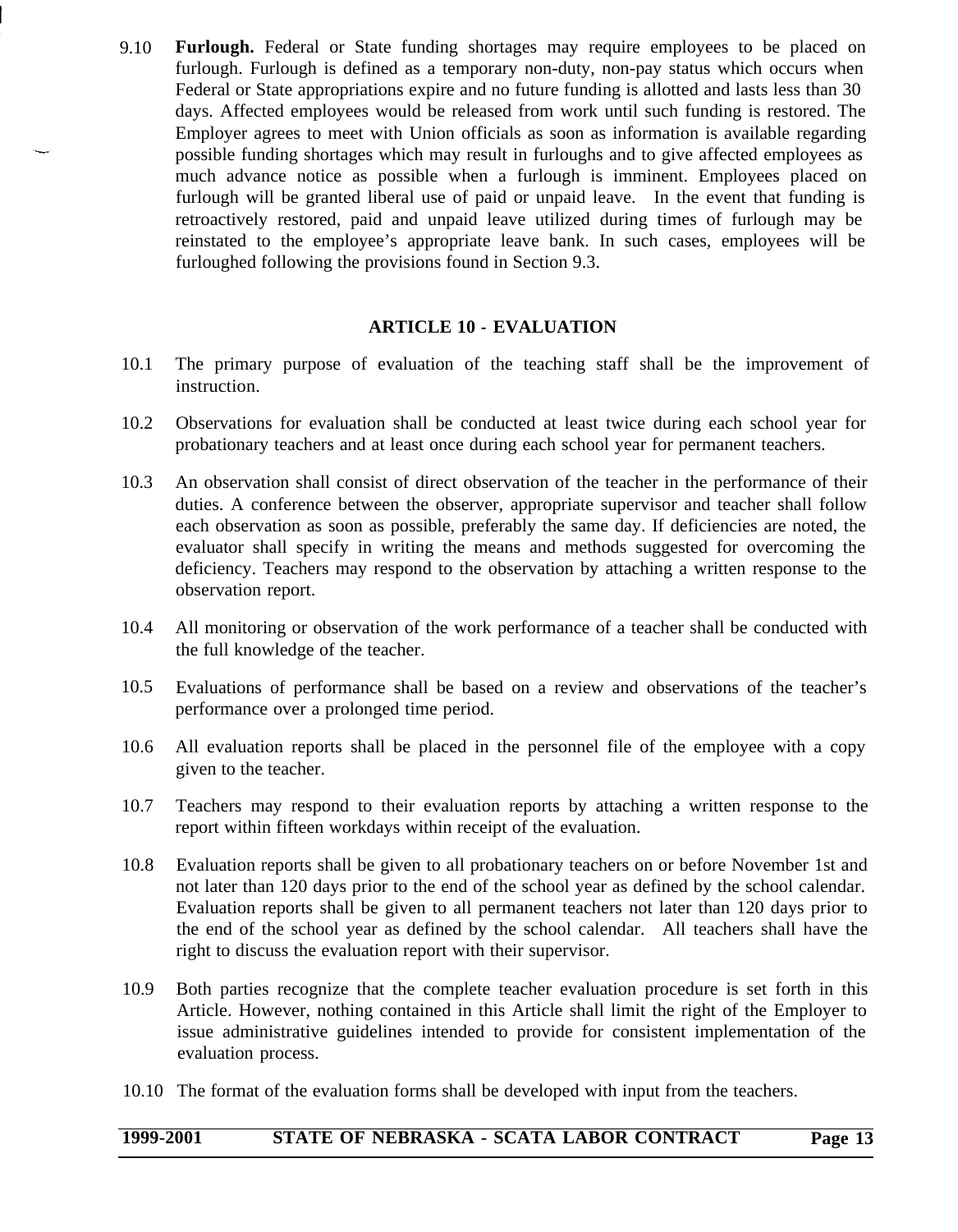#### **ARTICLE 11 - PERSONNEL FILE**

- <span id="page-14-0"></span>11.1 Teachers personnel records are confidential and are available only to the teacher, the Personnel Officer, and the Facility Director where the teacher works or their designated representatives.
- 11.2 No negative material shall be placed in a teacher's personnel file unless the teacher has been offered an opportunity to review the material. The teacher will be provided a copy of any such material at their request. Teachers shall acknowledge that they have been offered the opportunity to review all negative material by affixing their signature to the copy to be filed. The teacher's signature does not indicate agreement with the contents of the material to be filed. The teacher shall have the right to attach a written response to any such material to be placed in the file.
- <span id="page-14-1"></span>11.3 Although the Employer agrees to protect the confidentiality of personal references, academic credentials, and other similar personnel records, it shall not establish any separate file which is not available for the teacher's inspection under the provisions of this agreement.

#### **ARTICLE 12 - COMPENSATION AND BENEFITS**

- 12.1 **Insurance and Retirement.** Each teacher shall be entitled to fringe benefits provided by this agreement and by federal regulations provided by Cobra (Consolidated Omnibus Budget Reconciliation Act of 1985). These shall include but not be limited to the following:
	- A. Employer contribution to the Nebraska Teachers' Retirement System.
	- B. Employer contribution to Social Security.
	- C. Workmen's Compensation Insurance.
	- D. State of Nebraska Group Life Insurance; a \$10,000 group life insurance policy for each full-time employee. The full cost will be borne solely by the Employer.
	- E. **Health Insurance:** The monthly Employer contribution toward any group health insurance option offered by the Employer between July 1, 1999, through June 30, 2001, shall be the amount equal to seventy-nine percent (79%) of the total premium cost of the plan, option, and coverage chosen by the bargaining unit member.

For purposes of this section, option shall mean one of the choices of levels of medical and other benefits offered by a carrier. Coverage shall mean the rate categories of single, two-party, four-party, and family, as offered under any contract entered into for medical benefits.

Any HMO plan, basic PPO plan, or Point of Service (POS) plan offered to other employees covered by the Nebraska Classified Personnel System, shall be offered as a choice to bargaining unit employees.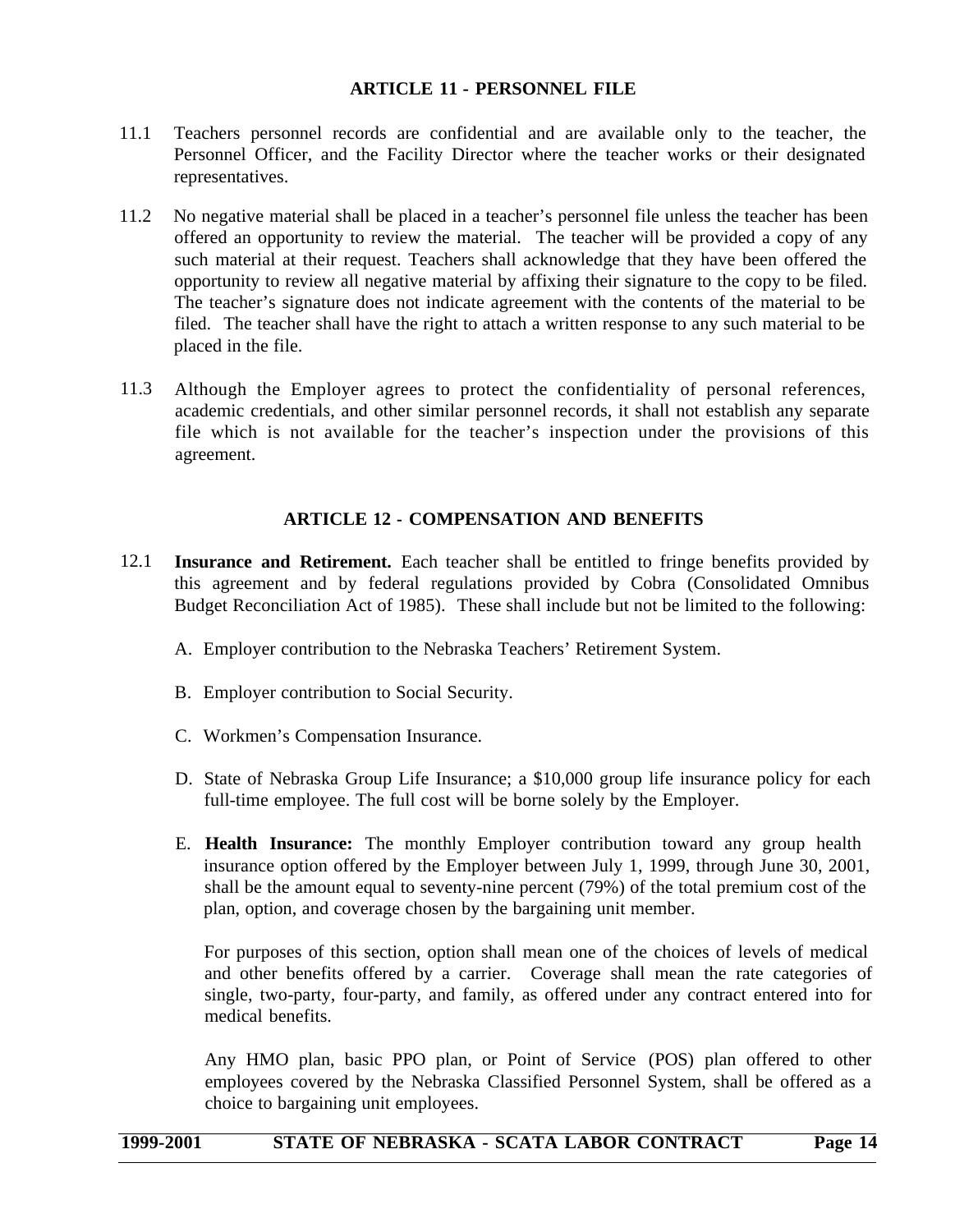For deductibles, out-of-pocket maximums, coinsurance after deductible provisions, and prescription drug card provisions in effect July 1, 1999, through December 31, 1999, see the 1997-1999 Labor Contract. Health Insurance Trust Fund contributions toward employee and employer health insurance premium payments terminate June 30, 1999.

The following deductibles, out-of-pocket maximums, coinsurance after deductible provisions, and prescription drug card provisions take effect January 1, 2000.

#### **PPO Plan**

Total Benefit Maximum - \$2,000,000

\$200 Annual deductible per person - In Network \$400 Annual deductible per family - In Network \$300 Annual deductible per person - Out of Network \$900 Annual deductible per family - Out of Network

\$1000 Annual out-of-pocket maximum per person - In Network \$2000 Annual out-of-pocket maximum per family - In Network \$3000 Annual out-of-pocket maximum per person - Out of Network \$5000 Annual out-of-pocket maximum per family - Out of Network

85% coinsurance for most covered services after deductible - In Network 70% coinsurance for most covered services after deductible - Out of Network

The PPO plan shall include the prescription drug card coverage with a \$10.00 copayment per 30 day supply of generic drugs and a \$15.00 copayment per 30 day supply for brand name drugs for most covered prescriptions. Mail order is available for long-term maintenance drugs for a \$10.00 copayment when an 180 day supply is prescribed for most covered prescriptions.

The PPO Plan shall also include routine wellness coverage (up to \$250 per year per family).

- F. **Dental Insurance:** The Employer agrees to offer group dental insurance to bargaining unit employees and their dependents, at employee cost.
- G. **Long Term Disability Insurance:** The Employer agrees to offer group long term disability insurance for bargaining unit employees at employee cost.
- H. **Vision:** The Employer agrees to offer group vision insurance to bargaining unit employees and their dependents, at employee cost.
- I. **Long Term Care:** The Employer agrees to offer group long term care insurance to bargaining unit employees and their dependents, at employee cost.
- J. Teachers will be covered on a yearly basis for all insurance benefits.
- K. Participation in the State of Nebraska Deferred Compensation plan.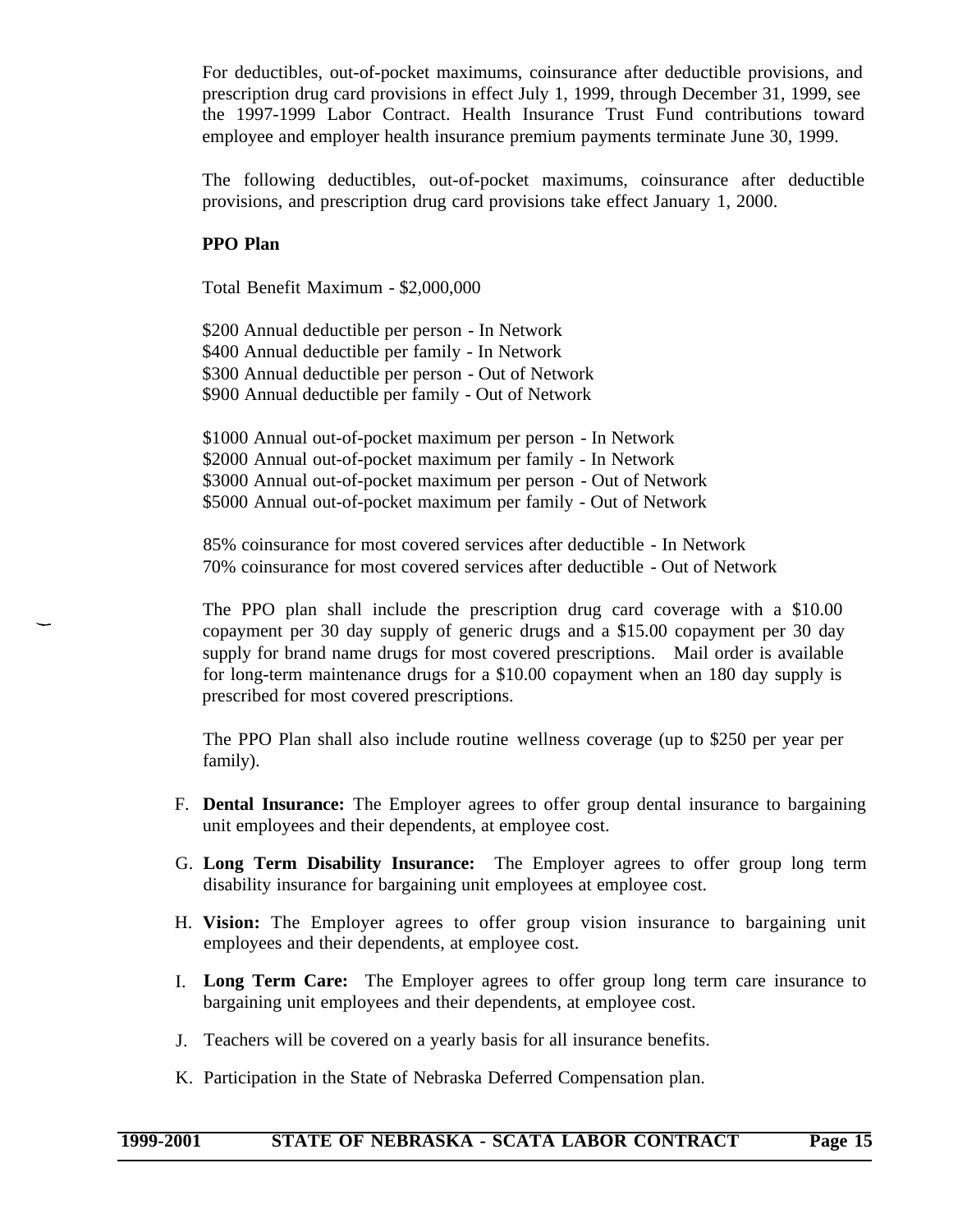- L. Insurance benefits will be provided part-time teachers working one-half time or more on a proportional basis to their employment ratio.
- 12.2 Teachers covered by this agreement shall be paid on the State of Nebraska bi-weekly payroll system. Payroll deductions and related items shall be provided under that system, and continue until the entire contracted salary has been paid.
- 12.3 Salaries shall be determined by the salary schedule attached as Appendix A to this agreement.
- 12.4 Placement on the salary schedule shall be in accordance with each teacher's degree level and years of experience as of the beginning of each school year.
- 12.5 Teachers shall advance vertically one (1) step on the schedule for the completion of one (1) year of service. Teachers may move no more than three (3) lanes horizontally during the term of this contract.
- 12.6 Teachers shall earn credit for advancing horizontally on the schedule for successful completion of any of the following:
	- a. Graduate hours directly related to their teaching assignment.
	- b. Graduate hours taken as a result of a recommendation by their immediate supervisor.
	- c. Any hours toward an additional endorsement related to their teaching assignment.
	- d. Any hours which have received prior approval by the teacher's immediate supervisor.
- 12.7 To qualify for horizontal advancement on the schedule during each year of this contract teachers must notify their supervisors by May 1 of their intent to move, with verification of successful completion of the hours by the following September 15. Grade slips shall be considered acceptable verification.
- 12.8 Teachers shall be given up to seven years credit for successful teaching experience when initially hired by the State.
- 12.9 Tuition Assistance: Teachers enrolled in courses of instruction directly related to their work may be reimbursed up to 100 percent of tuition costs upon approval of the appropriate Administrator.
- 12.10 **Professional Development Program.** Teachers will be provided a Professional Development Program, at LRC and BSDC, which will be defined as assistance for graduate level courses that are directly related to serving the needs of a teacher's current student population and are not offered during non-work times or any other time during the year. The course must be approved by his/her supervisor. This program allows the individual facility to provide the 75% tuition reimbursement following the policy guidelines for tuition assistance and for the teacher to attend the class during work time.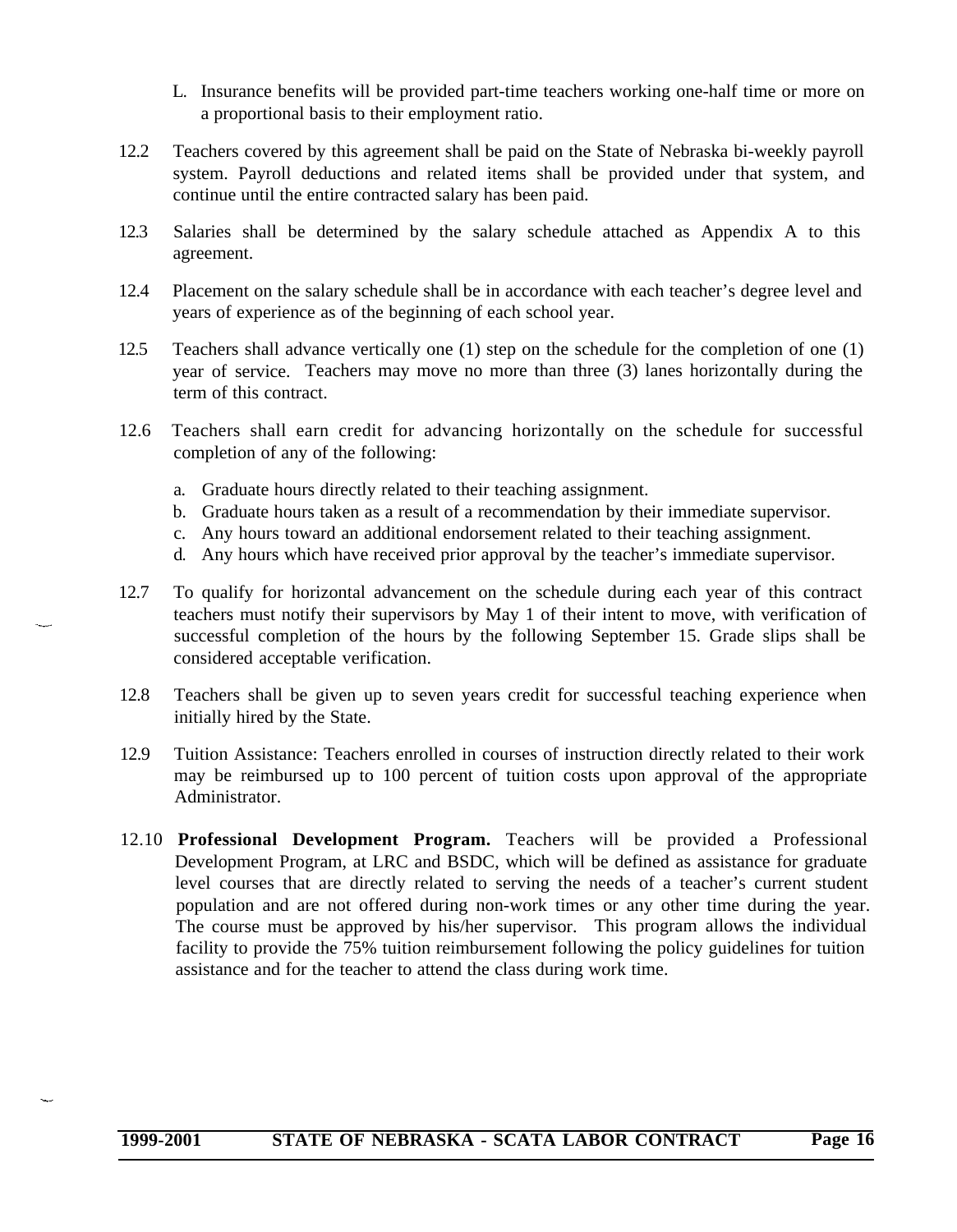#### **ARTICLE 13 -- ANTI-DISCRIMINATION**

- <span id="page-17-0"></span>13.1 The provisions of this Agreement shall be applied to all employees in the bargaining unit without discrimination as to protected age, sex, marital status, race, color, creed, national origin, handicap, or political affiliation. Each of the parties hereto recognize their individual responsibilities under this paragraph and agree to fulfill those responsibilities.
- 13.2 In recognition of the American with Disabilities Act (ADA), it shall not be considered to be a violation of this contract for the Employer to take such action as is necessary to make reasonable accommodations for the known disability of an employee.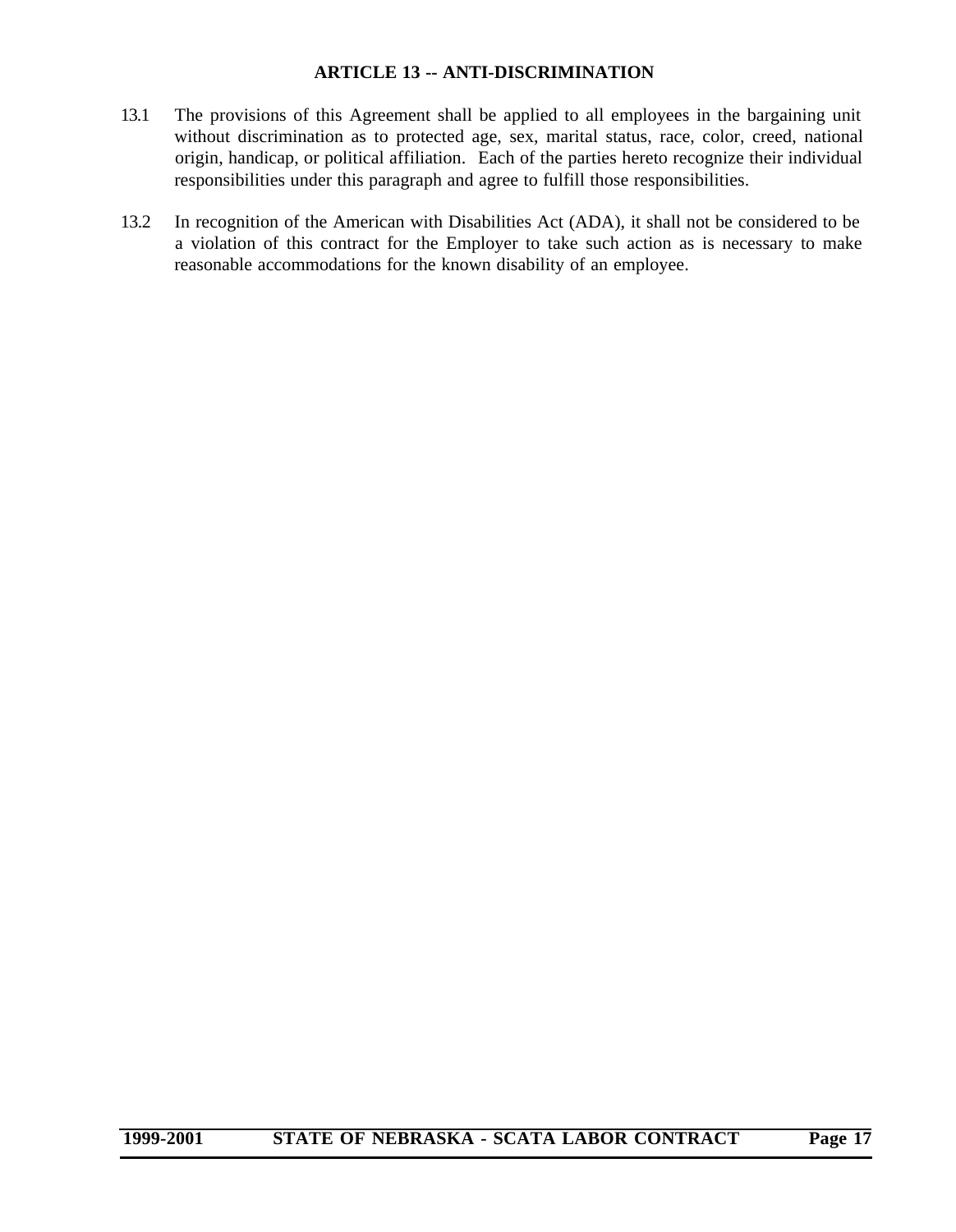#### **ARTICLE 14 - DOCUMENT AUTHORIZATION**

<span id="page-18-0"></span>In witness whereof, the parties hereto have set their hands this  $\theta^{\mathcal{H}}$  day of January, 1999.

FOR THE ASSOCIATION:

Alex Gordon, Chief Negotiator State Code Agency Teachers Association

Morris Van Vleet, Member Morris Van Vleet, Member<br>State Code Agency Teachers Association State of Nebraska

momar Sandy Marquart, Member

State Code Agency Teachers Association

en Dianne Springer, Member State Code Agency Teachers Association

Connie Taylor, Member

State Code Agency Teachers Association

Clint Witte, Member State Code Agency Teachers Association

FOR THE STATE:

E. Benjamin ernor State of Nebrasl

f Relations Administrator

Brollia

Gail A. Brolliar, Administrative Assistant State of Nebraska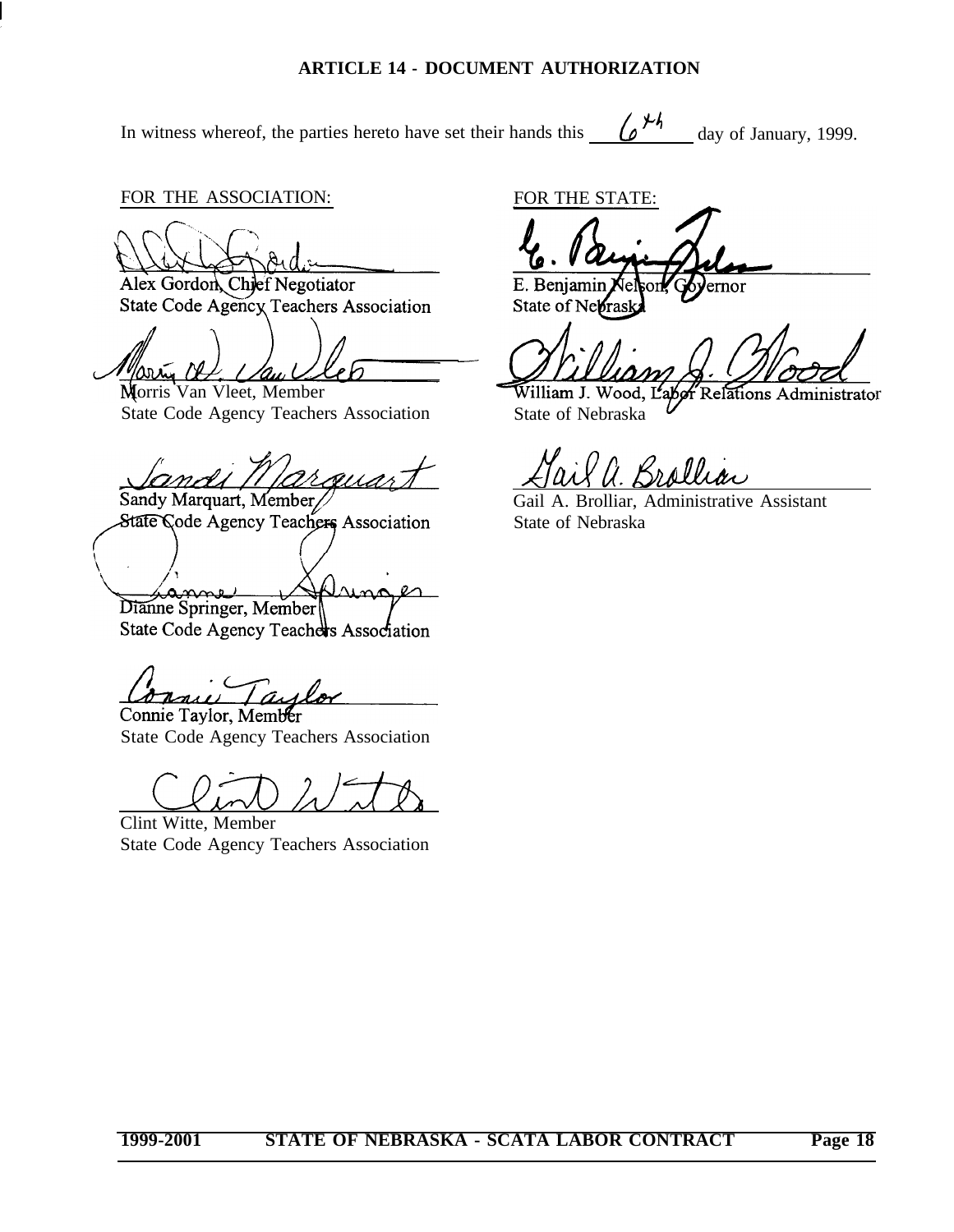<span id="page-19-0"></span>

| <b>APPENDIX A</b> |                  | <b>TEACHERS 1999-2000 SALARY SCHEDULE</b> |                                |                  |                                      |                  |                       |                  |
|-------------------|------------------|-------------------------------------------|--------------------------------|------------------|--------------------------------------|------------------|-----------------------|------------------|
| <b>Step</b>       | <b>BA</b>        | $BA+9$                                    | $BA+18$                        |                  | $BA+27 BA+36/MA MA+9$                |                  | $MA+18$               | $MA+36$          |
| $\mathbf{1}$      | 1.00<br>\$21,167 | 1.04<br>\$22,013                          | 1.08<br>\$22,860               | 1.12<br>\$23,706 | 1.16<br>\$24,553                     | 1.20<br>\$25,400 | 1.24<br>\$26,246      | 1.28<br>\$27,093 |
| $\overline{2}$    | 1.04<br>\$22,013 | 1.08<br>\$22,860                          | $1.12 \qquad 1.16$<br>\$23,706 | \$24,553         | 1.20<br>\$25,400                     | 1.24<br>\$26,246 | 1.28<br>\$27,093      | 1.32<br>\$27,940 |
| $\mathfrak{Z}$    | 1.08<br>\$22,860 | 1.12<br>\$23,706                          | $1.16$ $1.20$<br>\$24,553      | \$25,400         | 1.24<br>\$26,246                     | 1.28<br>\$27,093 | 1.32<br>\$27,940      | 1.36<br>\$28,786 |
| $\overline{4}$    | 1.12<br>\$23,706 | 1.16<br>\$24,553                          | 1.20<br>\$25,400               | 1.24<br>\$26,246 | 1.28<br>\$27,093                     | 1.32<br>\$27,940 | 1.36<br>\$28,786      | 1.40<br>\$29,633 |
| 5                 | 1.16<br>\$24,553 | 1.20<br>\$25,400                          | 1.24<br>\$26,246               | 1.28<br>\$27,093 | 1.32<br>\$27,940                     | 1.36<br>\$28,786 | 1.40<br>\$29,633      | 1.44<br>\$30,480 |
| 6                 | 1.20<br>\$25,400 | 1.24 1.28<br>\$26,246                     | \$27,093                       | 1.32<br>\$27.940 | 1.36<br>\$28,786                     | 1.40<br>\$29,633 | 1.44<br>\$30,480      | 1.48<br>\$31,326 |
| $\tau$            |                  | 1.28<br>\$27,093                          | 1.32 1.36<br>\$27,940          | \$28,786         | 1.40<br>\$29,633                     | 1.44<br>\$30,480 | 1.48<br>\$31,326      | 1.52<br>\$32,173 |
| 8                 |                  | 1.32<br>\$27,940                          | \$28,786                       | \$29,633         | 1.36 1.40 1.44 1.48 1.52<br>\$30,480 | \$31,326         | \$32,173              | 1.56<br>\$33,020 |
| 9                 |                  |                                           | 1.40<br>\$29,633               | 1.44<br>\$30,480 | 1.48<br>\$31,326                     | \$32,173         | 1.52 1.56<br>\$33,020 | 1.60<br>\$33,866 |
| 10                |                  |                                           | 1.44<br>\$30,480               | \$31,326         | 1.48 1.52<br>\$32,173                | \$33,020         | 1.56 1.60<br>\$33,866 | 1.64<br>\$34,713 |
| 11                |                  |                                           |                                | 1.52<br>\$32,173 | 1.56<br>\$33,020                     | \$33,866         | 1.60 1.64<br>\$34,713 | 1.68<br>\$35,560 |
| 12                |                  |                                           |                                | \$33,020         | 1.56 1.60 1.64 1.68 1.72<br>\$33,866 | \$34,713         | \$35,560              | \$36,406         |
| 13                |                  |                                           |                                |                  | 1.64<br>\$34,713                     | 1.68<br>\$35,560 | 1.72<br>\$36,406      | 1.76<br>\$37,253 |
| 14                |                  |                                           |                                |                  | 1.68<br>\$35,560                     | 1.72<br>\$36,406 | 1.76<br>\$37,253      | 1.80<br>\$38,100 |
| 15                |                  |                                           |                                |                  | 1.72<br>\$36,406                     | 1.76<br>\$37,253 | 1.80<br>\$38,100      | 1.84<br>\$38,946 |
| 16                |                  |                                           |                                |                  |                                      | 1.80<br>\$38,100 | 1.84<br>\$38,946      | 1.88<br>\$39,793 |
| 17                |                  |                                           |                                |                  |                                      |                  | 1.88<br>\$39,793      | 1.92<br>\$40,640 |
| 18                |                  |                                           |                                |                  |                                      |                  |                       | 1.96<br>\$41,486 |
|                   |                  |                                           |                                |                  |                                      |                  |                       |                  |

# **1999-2001 STATE OF NEBRASKA - SCATA LABOR CONTRACT Page 19**